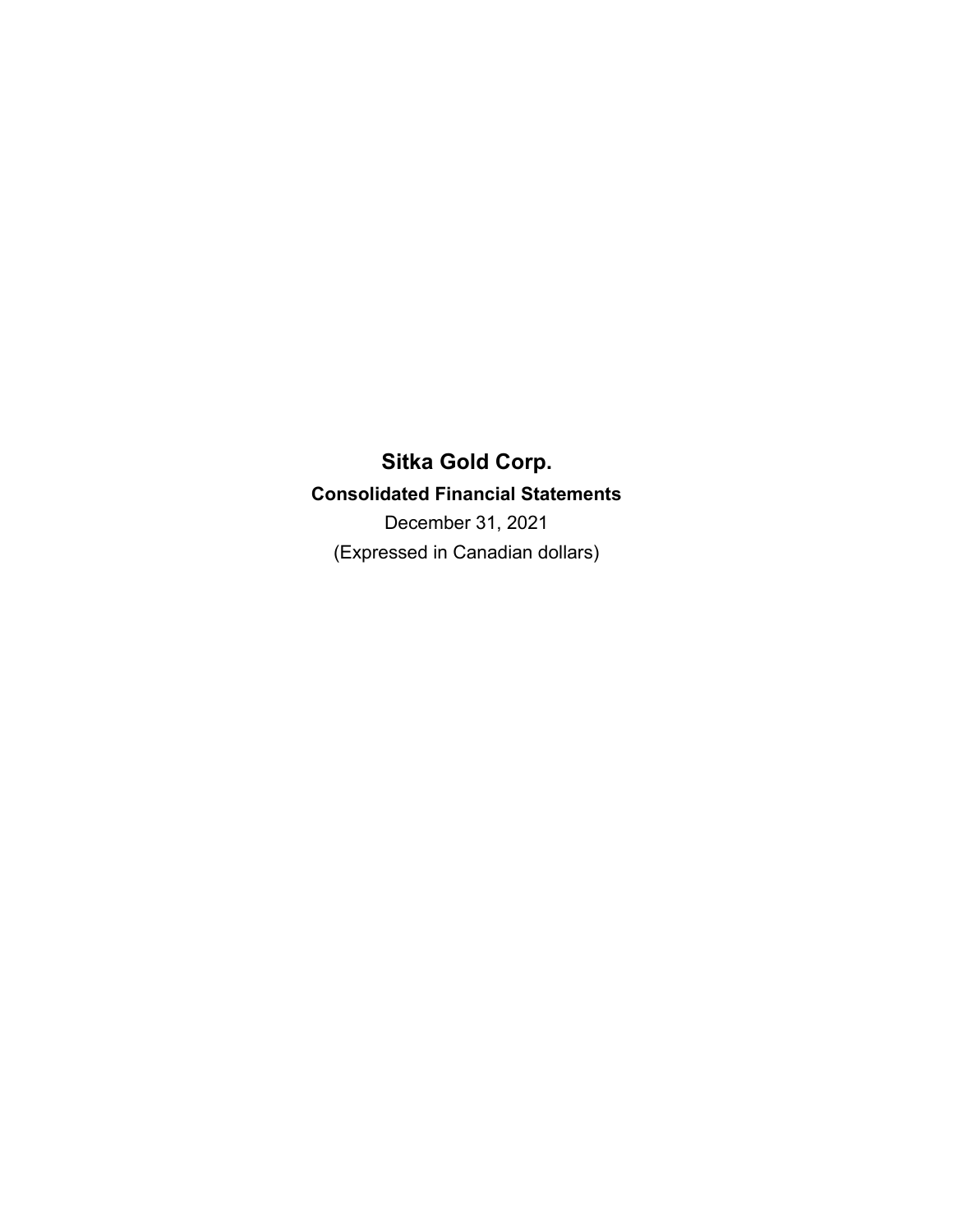

DALE MATHESON CARR-HILTON LABONTE LLP CHARTERED PROFESSIONAL ACCOUNTANTS

## **INDEPENDENT AUDITOR'S REPORT**

To the Shareholders of Sitka Gold Corp.

## **Opinion**

We have audited the financial statements of Sitka Gold Corp. (the "Company"), which comprise the statements of financial position as at December 31, 2021 and 2020, and the statements of loss and comprehensive loss, changes in equity and cash flows for the years then ended, and notes to the financial statements, including a summary of significant accounting policies (collectively referred to as the "financial statements").

In our opinion, the accompanying financial statements present fairly, in all material respects, the financial position of the Company as at December 31, 2021 and 2020, and its financial performance and its cash flows for the years then ended in accordance with International Financial Reporting Standards.

## **Basis for Opinion**

We conducted our audit in accordance with Canadian generally accepted auditing standards. Our responsibilities under those standards are further described in the *Auditor's Responsibilities for the Audit of the Financial Statements* section of our report. We are independent of the Company in accordance with the ethical requirements that are relevant to our audit of the financial statements in Canada, and we have fulfilled our other ethical responsibilities in accordance with these requirements. We believe that the audit evidence we have obtained is sufficient and appropriate to provide a basis for our opinion.

## **Material Uncertainty Related to Going Concern**

We draw attention to Note 1 to the financial statements, which indicate that a material uncertainty exists that may cast significant doubt on the Company's ability to continue as a going concern. Our opinion is not modified in respect of this matter.

## **Other Information**

Management is responsible for the other information. The other information comprises the information included in Management's Discussion and Analysis.

Our opinion on the financial statements does not cover the other information and we do not express any form of assurance conclusion thereon.

In connection with our audit of the financial statements, our responsibility is to read the other information identified above and, in doing so, consider whether the other information is materially inconsistent with the financial statements or our knowledge obtained in the audit, or otherwise appears to be materially misstated.

We obtained Management's Discussion and Analysis prior to the date of this auditor's report. If, based on the work we have performed, we conclude that there is a material misstatement of this other information, we are required to report that fact. We have nothing to report in this regard.

## **Responsibilities of Management and Those Charged with Governance for the Financial Statements**

Management is responsible for the preparation and fair presentation of the financial statements in accordance with International Financial Reporting Standards, and for such internal control as management determines is necessary to enable the preparation of financial statements that are free from material misstatement, whether due to fraud or error.

In preparing the financial statements, management is responsible for assessing the Company's ability to continue as a going concern, disclosing, as applicable, matters related to going concern and using the going concern basis of accounting unless management either intends to liquidate the Company or to cease operations, or has no realistic alternative but to do so.

Those charged with governance are responsible for overseeing the Company's financial reporting process.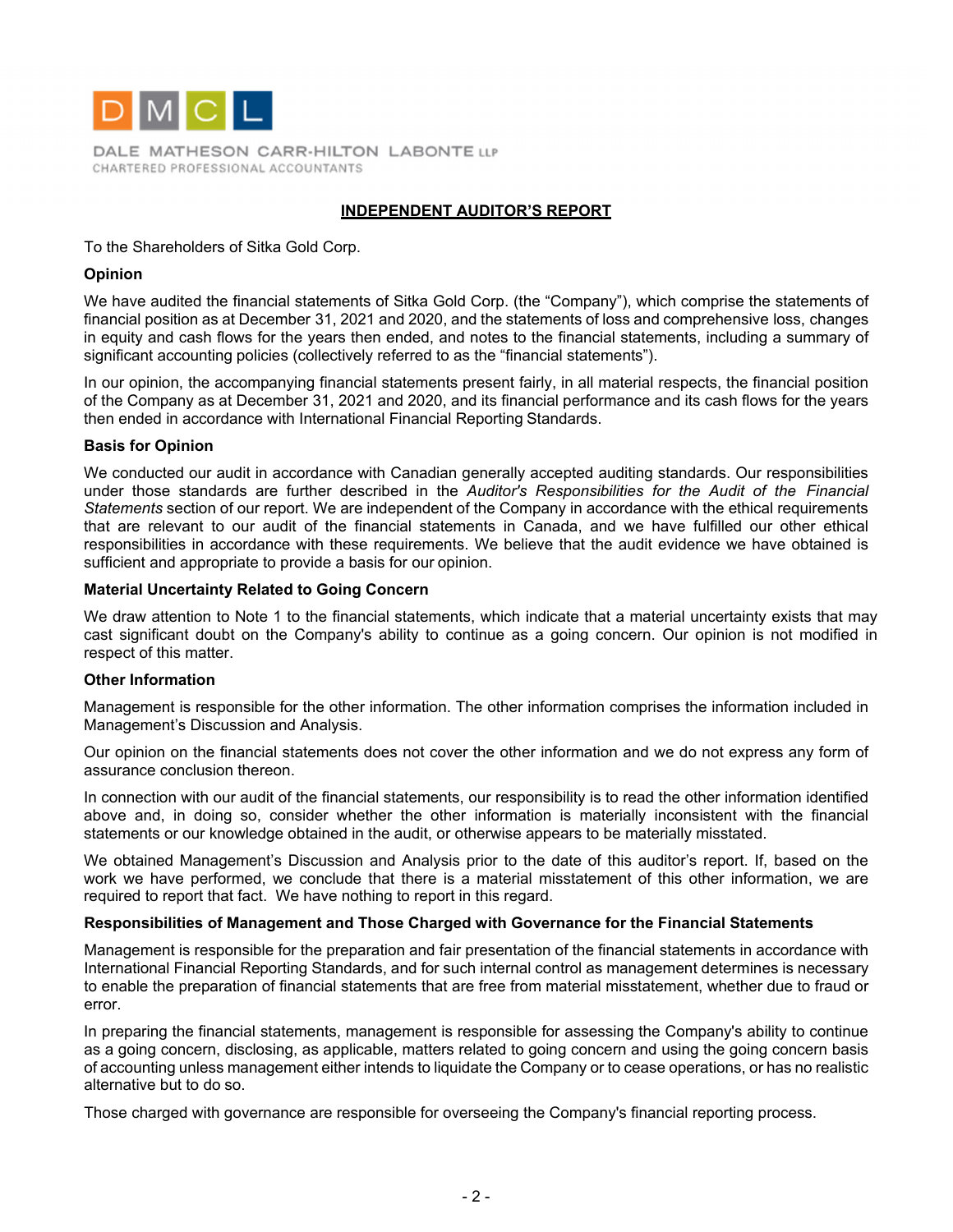## **Auditor's Responsibilities for the Audit of the Financial Statements**

Our objectives are to obtain reasonable assurance about whether the financial statements as a whole are free from material misstatement, whether due to fraud or error, and to issue an auditor's report that includes our opinion. Reasonable assurance is a high level of assurance, but is not a guarantee that an audit conducted in accordance with Canadian generally accepted auditing standards will always detect a material misstatement when it exists. Misstatements can arise from fraud or error and are considered material if, individually or in the aggregate, they could reasonably be expected to influence the economic decisions of users taken on the basis of these financial statements. As part of an audit in accordance with Canadian generally accepted auditing standards, we exercise professional judgment and maintain professional skepticism throughout the audit. We also:

- Identify and assess the risks of material misstatement of the financial statements, whether due to fraud or error, design and perform audit procedures responsive to those risks, and obtain audit evidence that is sufficient and appropriate to provide a basis for our opinion. The risk of not detecting a material misstatement resulting from fraud is higher than for one resulting from error, as fraud may involve collusion, forgery, intentional omissions, misrepresentations, or the override of internal control.
- Obtain an understanding of internal control relevant to the audit in order to design audit procedures that are appropriate in the circumstances, but not for the purpose of expressing an opinion on the effectiveness of the Company's internal control.
- Evaluate the appropriateness of accounting policies used and the reasonableness of accounting estimates and related disclosures made by management.
- Conclude on the appropriateness of management's use of the going concern basis of accounting and based on the audit evidence obtained, whether a material uncertainty exists related to events or conditions that may cast significant doubt on the Company's ability to continue as a going concern. If we conclude that a material uncertainty exists, we are required to draw attention in our auditor's report to the related disclosures in the financial statements or, if such disclosures are inadequate, to modify our opinion. Our conclusions are based on the audit evidence obtained up to the date of our auditor's report. However, future events or conditions may cause the Company to cease to continue as a going concern.
- Evaluate the overall presentation, structure and content of the financial statements, including the disclosures, and whether the financial statements represent the underlying transactions and events in a manner that achieves fair presentation.

We communicate with those charged with governance regarding, among other matters, the planned scope and timing of the audit and significant audit findings, including any significant deficiencies in internal control that we identify during our audit.

We also provide those charged with governance with a statement that we have complied with relevant ethical requirements regarding independence, and to communicate with them all relationships and other matters that may reasonably be thought to bear on our independence, and where applicable, related safeguards.

The engagement partner on the audit resulting in this independent auditor's report is David Goertz*.* 

DMCL

**DALE MATHESON CARR-HILTON LABONTE LLP CHARTERED PROFESSIONAL ACCOUNTANTS**  Vancouver, BC

May 2, 2022



An independent firm associated with Moore Global Network Limited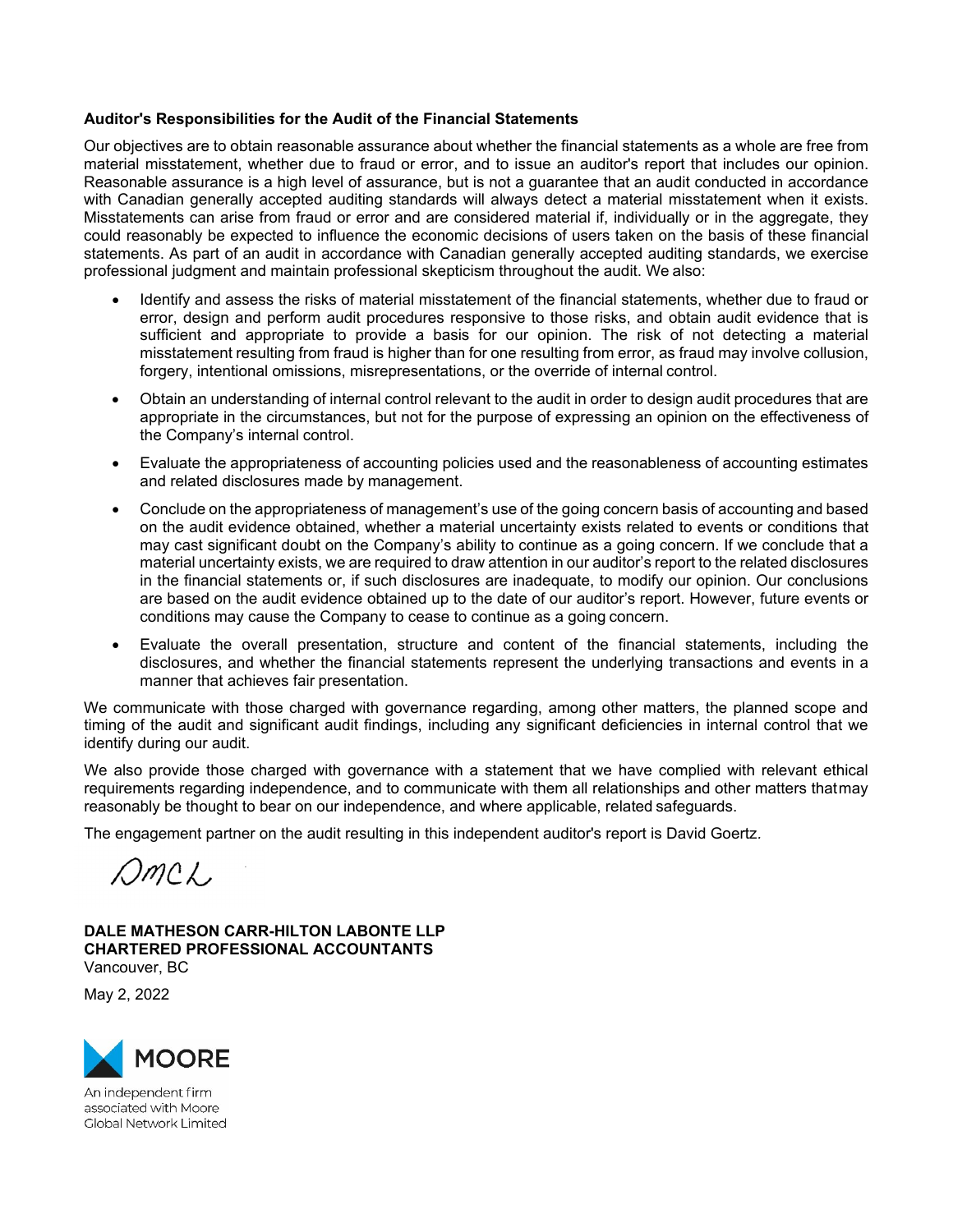## **Sitka Gold Corp.**

## **Consolidated Statements of Financial Position**

**(Expressed in Canadian Dollars)**

| As at                                           | December 31, 2021 | December 31, 2020 |
|-------------------------------------------------|-------------------|-------------------|
|                                                 | \$                | \$                |
| <b>ASSETS</b>                                   |                   |                   |
| <b>Current assets</b>                           |                   |                   |
| Cash and cash equivalents (Note 4)              | 5,269,198         | 725,798           |
| Accounts receivable                             | 13,921            |                   |
| Prepaids (Note 5)                               | 160,789           | 49,343            |
| <b>GST</b> receivable                           | 20,907            | 38,284            |
|                                                 | 5,464,815         | 813,425           |
| <b>Non- Current Assets</b>                      |                   |                   |
| Exploration and evaluation assets (Note 6)      | 7,889,814         | 4,043,239         |
| Reclamation bond (Note 6)                       | 58,355            | 33,784            |
|                                                 | 13,412,984        | 4,890,448         |
| <b>LIABILITIES</b>                              |                   |                   |
| <b>Current liability</b>                        |                   |                   |
| Accounts payable and accrued liabilities        | 81,897            | 12,561            |
| Due to related parties (Note 9)                 | 565,062           | 453,518           |
| Loan (note 7)                                   | 40,000            |                   |
| Flow-through share premium liabilities (Note 8) | 508,362           |                   |
|                                                 | 1,195,321         | 466,079           |
| <b>Non- Current Liabilities</b>                 |                   |                   |
| Deferred tax liabilities (Note 12)              | 53,749            |                   |
|                                                 | 1,249,070         | 466,079           |
| <b>SHAREHOLDERS' EQUITY</b>                     |                   |                   |
| Share Capital (Note 8)                          | 14,948,653        | 6,973,803         |
| Reserve                                         | 1,768,597         | 722,088           |
| Deficit                                         | (4,553,336)       | (3,271,522)       |
|                                                 | 12,163,914        | 4,424,369         |
| TOTAL SHAREHOLDERS' EQUITY AND LIABILITIES      | 13,412,984        | 4,890,448         |

Nature and continuance of operations (Note 1) Commitments (Note 6)

## **APPROVED ON BEHALF OF THE BOARD**

"Corwin Coe" "Donald Penner"

Corwin Coe, Director **Donald Penner**, Director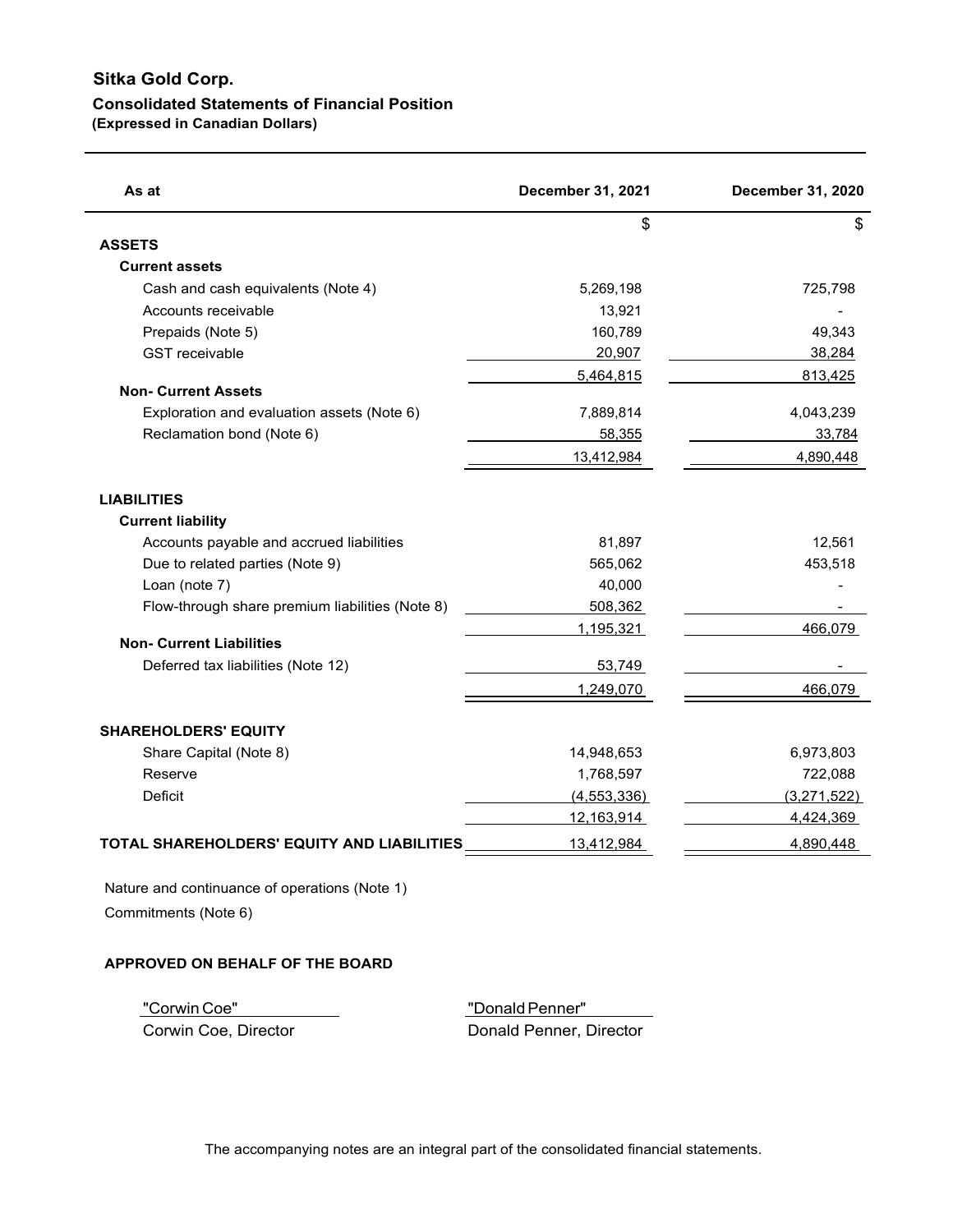## **Sitka Gold Corp**

## **Consolidated Statements of Comprehensive Loss**

**(Expressed in Canadian Dollars)** 

|                                                          | Year ended<br>December 31, 2021 | Year ended<br>December 31, 2020 |
|----------------------------------------------------------|---------------------------------|---------------------------------|
|                                                          | \$                              | \$                              |
| <b>EXPENSES</b>                                          |                                 |                                 |
| Administration expenses                                  | 176,674                         | 87,161                          |
| Listing and filing fees                                  | 52,841                          | 47,913                          |
| Investor relations                                       | 435,451                         | 485,028                         |
| Professional fees                                        | 44,056                          | 40,724                          |
| Payroll                                                  | 27,316                          | 18,775                          |
| Share-based payments (Note 8)                            | 770,216                         | 381,125                         |
| Travel and accommodation                                 | 67,364                          | 58,167                          |
| <b>LOSS BEFORE OTHER ITEMS</b>                           | (1,573,918)                     | (1, 118, 893)                   |
| <b>OTHER ITEMS</b>                                       |                                 |                                 |
| Foreign exchange gain (loss)                             | (3, 452)                        | (6, 774)                        |
| Income tax expense                                       | (53, 749)                       |                                 |
| Interest and other income                                | 41,901                          | 2,119                           |
| Reversal of flow-through premium liability               | 307,404                         |                                 |
|                                                          | 292,104                         | (4,655)                         |
| <b>NET AND COMPREHENSIVE LOSS</b>                        | (1,281,814)                     | (1, 123, 548)                   |
|                                                          |                                 |                                 |
| \$<br>Basic and diluted loss per share                   | (0.01)                          | (0.02)                          |
| Weighted average number of shares<br>(basic and diluted) | 102,019,440                     | 46,350,720                      |

The accompanying notes are an integral part of the consolidated financial statements.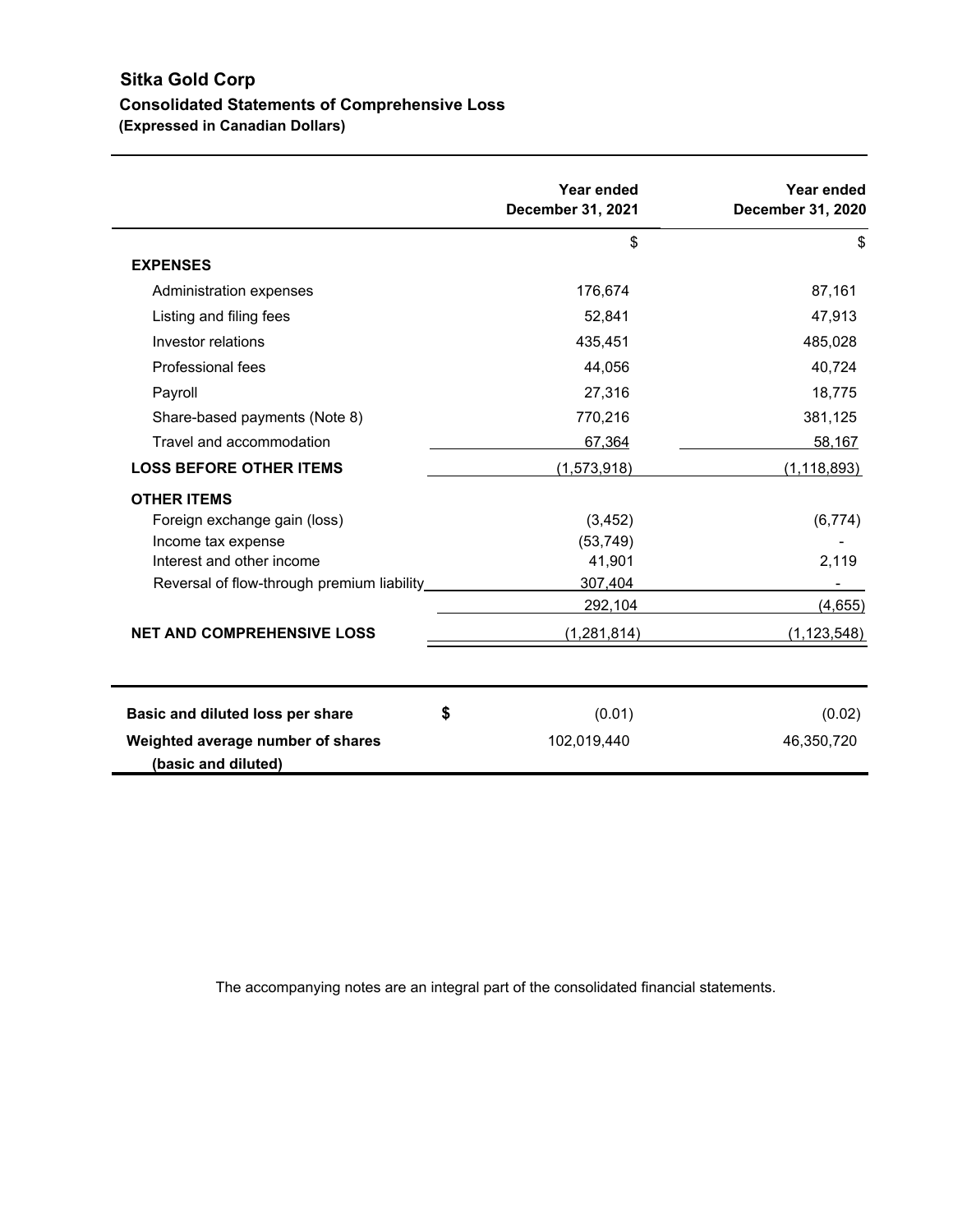## **Sitka Gold Corp. Consolidated Statements of Changes in Shareholders' Equity (Expressed in Canadian Dollars)**

|                                                | Common<br><b>Shares</b><br>Outstanding | <b>Share Capital</b> | <b>Reserve</b> | <b>Deficit</b> | Total<br>Shareholders'<br><b>Equity</b> |
|------------------------------------------------|----------------------------------------|----------------------|----------------|----------------|-----------------------------------------|
|                                                |                                        | \$                   | \$             | \$             | \$                                      |
| Balance, December 31, 2019                     | 30,697,654                             | 3,164,690            | 313,132        | (2, 147, 974)  | 1,329,848                               |
| Shares issuance for cash, net of fees (Note 8) | 1,084,665                              | 130,160              |                |                | 130,160                                 |
| Shares issuance for cash, net of fees (Note 8) | 6,000,000                              | 1,200,000            |                |                | 1,200,000                               |
| Shares issuance on warrants exercised          | 4,278,745                              | 744,069              |                |                | 744,069                                 |
| Shares issuance on stock options exercised     | 125,000                                | 15,000               |                |                | 15,000                                  |
| Shares issuance for option agreements (Note 6) | 3,000,000                              | 598,500              |                |                | 598,500                                 |
| Shares issuance for cash, net of fees          | 13,204,332                             | 1,121,384            | 27,831         |                | 1,149,215                               |
| Share-based payments (Note 8)                  |                                        |                      | 381,125        |                | 381,125                                 |
| Loss for the year                              |                                        |                      |                | (1, 123, 548)  | (1, 123, 548)                           |
| Balance, December 31, 2020                     | 58,390,396                             | 6,973,803            | 722,088        | (3,271,522)    | 4,424,369                               |
| Shares issuance for cash, net of fees (Note 8) | 50,945,086                             | 5,900,102            | 214,528        |                | 6,114,630                               |
| Shares issuance for cash, net of fees (Note 8) | 16,679,050                             | 2,613,414            | 61,765         |                | 2,675,179                               |
| Flow-through share premium (Note 8)            |                                        | (815, 766)           |                |                | (815, 766)                              |
| Shares issuance on warrants exercised          | 857,500                                | 126,100              |                |                | 126,100                                 |
| Shares issuance on stock options exercised     | 200,000                                | 36,000               |                |                | 36,000                                  |
| Shares issuance for option agreements (Note 6) | 900,000                                | 115,000              |                |                | 115,000                                 |
| Share-based payments (Note 8)                  |                                        |                      | 770,216        |                | 770,216                                 |
| Loss for the year                              |                                        |                      |                | (1, 281.814)   | (1,281.814)                             |
| Balance, December 31, 2021                     | 127,972,032                            | 14,948,653           | 1,768,597      | (4.553.336)    | 12.163.914                              |

The accompanying notes are an integral part of the consolidated financial statements.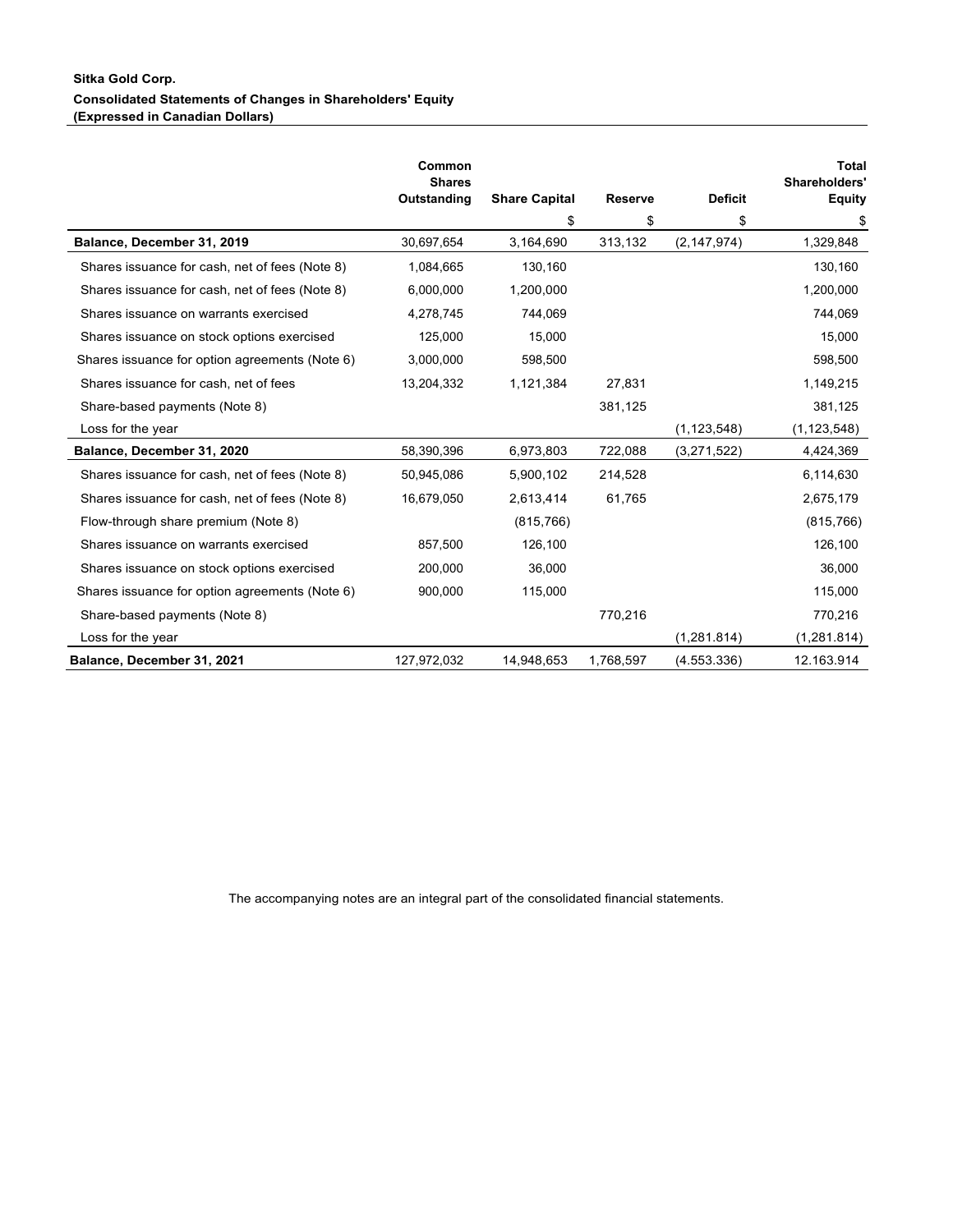## **Sitka Gold Corp. Consolidated Statement of Cash Flows (Expressed in Canadian dollars)**

|                                                     | Year ended<br>December 31, 2021 | Year ended<br>December 31, 2020 |
|-----------------------------------------------------|---------------------------------|---------------------------------|
|                                                     | \$                              | \$                              |
| Cash flows from operating activities                |                                 |                                 |
| Loss for the year                                   | (1, 281, 814)                   | (1, 123, 548)                   |
| Items not affecting cash                            |                                 |                                 |
| Income tax expense                                  | 53,749                          |                                 |
| Government grant                                    | (20,000)                        |                                 |
| Share-based payments                                | 770,216                         | 381,125                         |
| Reversal of flow-through premium liability          | (307, 404)                      |                                 |
| Change in non-cash working capital                  |                                 |                                 |
| Accounts receivable                                 | (13, 921)                       |                                 |
| Prepaid                                             | (111, 446)                      | 194,413                         |
| <b>GST</b> receivable                               | 17,377                          | (16, 463)                       |
| Accounts payable and accrued liabilities            | (448, 877)                      | (315, 214)                      |
| Due to related parties                              | 111,544                         | 304,885                         |
|                                                     | (1,270,576)                     | (574, 802)                      |
| Cash flows from investing activities                |                                 |                                 |
| Exploration and evaluation assets                   | (3, 173, 362)                   | (2, 273, 790)                   |
| <b>Reclamation bond</b>                             | (24, 571)                       | 28,311                          |
|                                                     | (3, 197, 933)                   | (2,245,479)                     |
| <b>Cash flows from financing activities</b>         |                                 |                                 |
| Cash payments received from issuance of shares      | 8,951,909                       | 3,238,444                       |
| Loan                                                | 60,000                          |                                 |
|                                                     |                                 |                                 |
|                                                     | 8,991,909                       | 3,238,444                       |
| Increase in cash and cash equivalents               | 4,543,400                       | 418,163                         |
| Cash and cash equivalents, beginning of year        | 725,798                         | 307,635                         |
|                                                     |                                 |                                 |
| Cash and cash equivalents, end of year              | 5,269,198                       | 725,798                         |
| Components of cash and cash equivalents:            |                                 |                                 |
| Cash                                                | 2,764,148                       | 223,693                         |
| <b>Short-term investments</b>                       | 2,505,050                       | 502,105                         |
|                                                     | 5,269,198                       | 725,798                         |
|                                                     |                                 |                                 |
| Non-cash investing activities                       | \$                              | \$                              |
| Shares issued for exploration and evaluation assets | 115,000                         | 598,500                         |
| Exploration and evaluation expenditures             | 558,213                         | 452,949                         |
| In accounts payable and accrued liabilities         |                                 |                                 |

The accompanying notes are an integral part of the consolidated financial statements.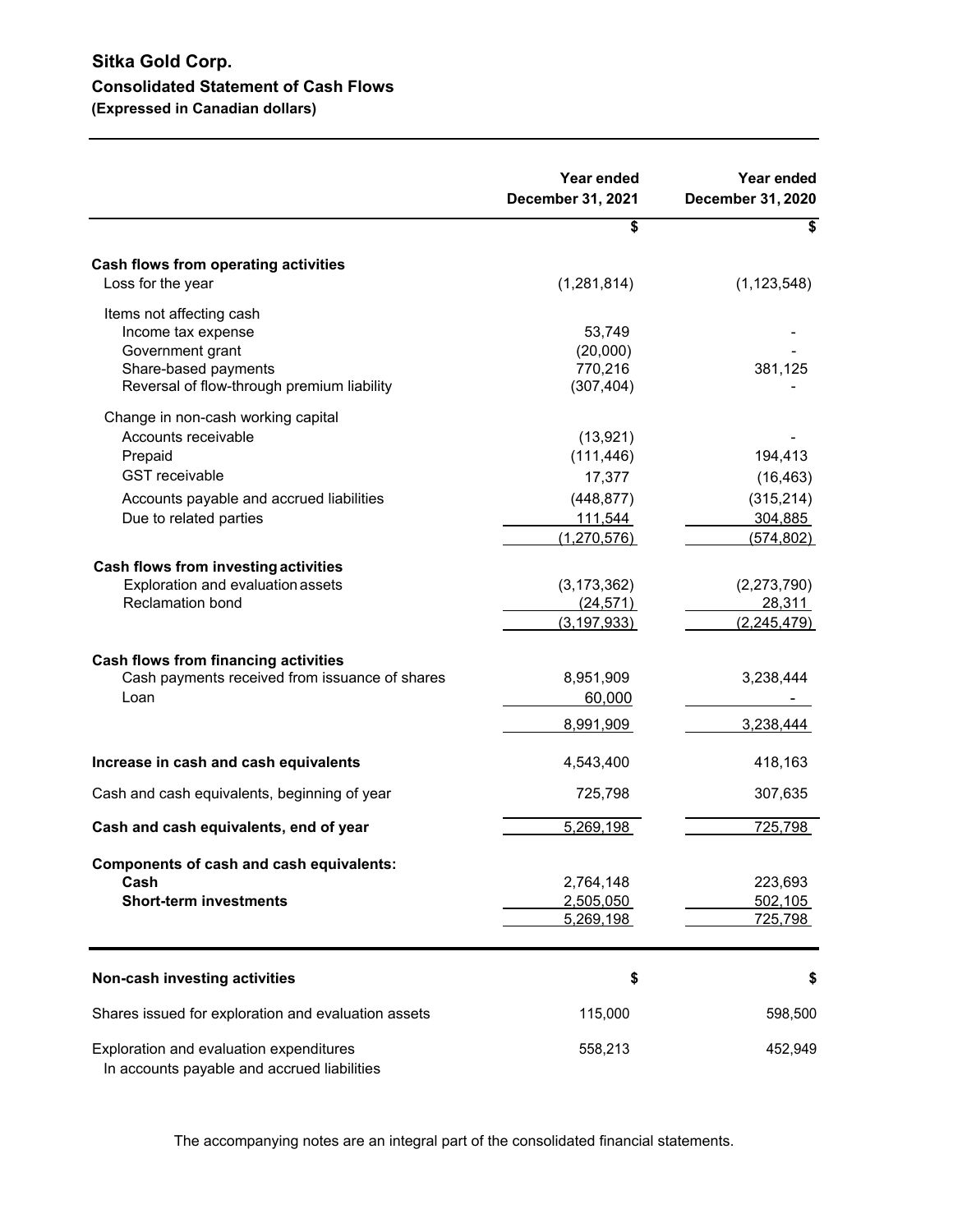#### **1. Nature and continuance of operations**

Sitka Gold Corp. (the "Company"), was incorporated on January 13, 2015 under the laws of the province of British Columbia. The Company's principal business activity is the exploration for mineral resources in Nunavut Canada, Nevada USA and Arizona USA and Yukon Canada.

The Company's shares trade on the Canadian Securities Exchange (the "CSE") under the symbol "SIG".

The Company's registered office and principal place of business is Suite 1500, 409 Granville Street, Vancouver, British Columbia, Canada.

These consolidated financial statements have been prepared on a going concern basis which assumes the Company will realize its assets and discharge its liabilities in the normal course of business. The Company's ability to continue as a going concern is dependent upon its ability in the future to achieve profitable operations and, in the meantime, to obtain the necessary financing to meet its obligations and repay its liabilities when they become due. External financing, predominantly by the issuance of equity to the public, will be sought to finance the operations of the Company. Although the Company has a history of raising money, there is no guarantee of this in the future. As a result, there always exists material uncertainty that casts significant doubt about the Company's ability to continue as a going concern. These consolidated financial statements do not include any adjustments to the amounts and classification of assets and liabilities that might be necessary should the Company be unable to continue in business.

The outbreak of the Coronavirus in 2020, also known as "COVID-19", has spread across the globe and is impacting worldwide economic activity. Conditions surrounding the Coronavirus continue to rapidly evolve and government authorities have implemented emergency measures to mitigate the spread of the virus. The outbreak and the related mitigation measures may have an adverse impact on global economic conditions as well as on the Company's business activities. The extent to which the Coronavirus may impact the Company's business activities will depend on future developments, such as the ultimate geographic spread of the disease, the duration of the outbreak, travel restrictions, business disruptions, and the effectiveness of actions taken in Canada and other countries to contain and treat the disease. These events are highly uncertain and as such, the Company cannot determine their financial impact at this time.

## **2. Basis of preparation**

(a) Statement of compliance

The consolidated financial statements for the year ended December 31, 2021 have been prepared in accordance with International Financial Reporting Standards ("IFRS") issued by the International Accounting Standards Board ("IASB") and interpretations of the International Financial Reporting Interpretations Committee ("IFRIC").

The consolidated financial statements were authorized for issuance on May 2 2022 by the directors of the Company.

#### (b) Basis of measurement

These financial statements have been prepared on a historical cost basis, modified where applicable. In addition, these consolidated financial statements have been prepared using the accrual basis of accounting except for cash flow information. These consolidated financial statements are presented in Canadian dollars, unless otherwise noted, which is also the Company's functional currency.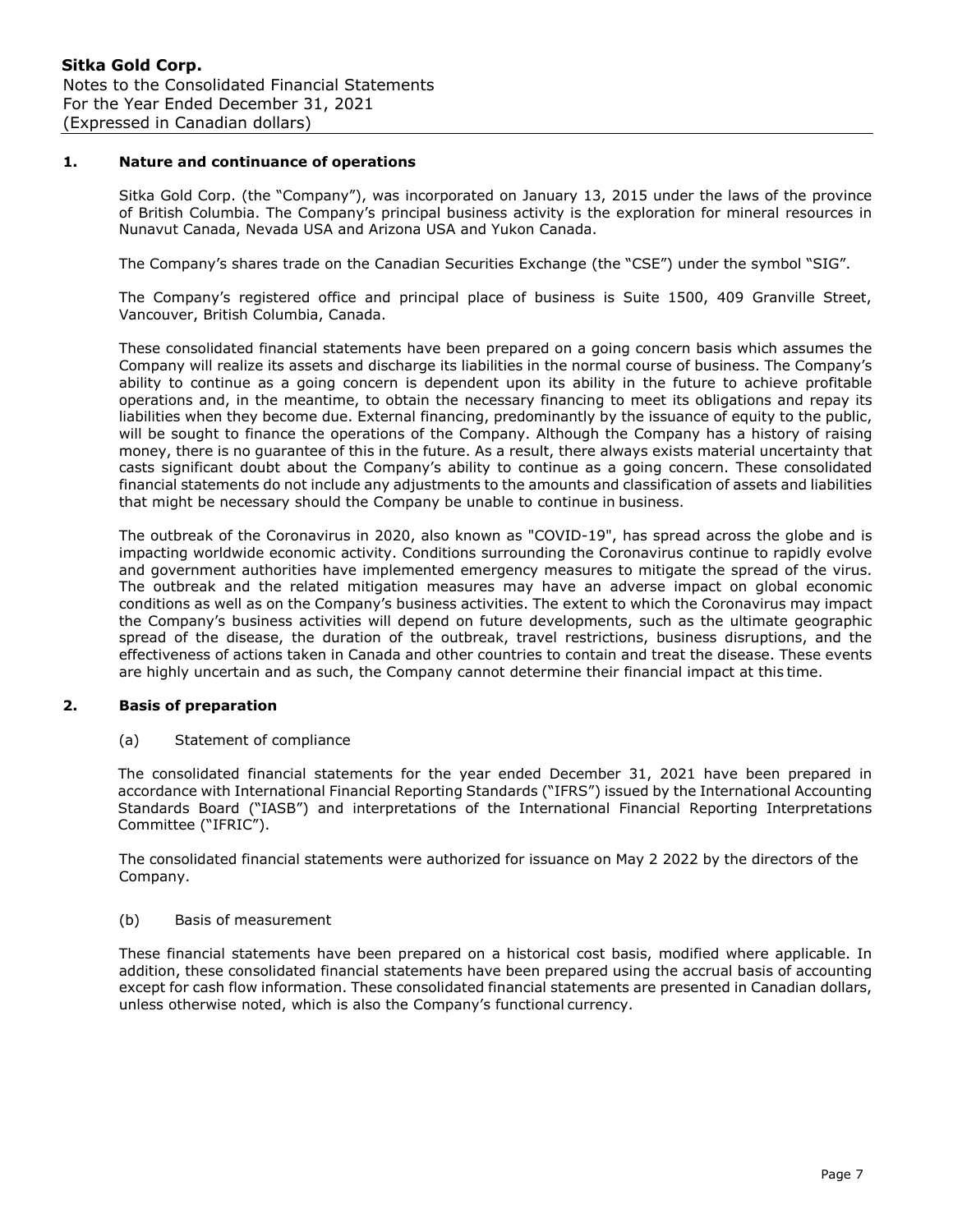## **2. Basis of preparation** (continued)

#### (c) Principles of consolidation

These consolidated financial statements include the accounts of the Company and its wholly-owned subsidiaries, Arctic Copper Corp. and Sitka Gold (US) Corp. The controlled entity is fully consolidated from the date of acquisition, being the date on which the Company obtains control and continues to be consolidated until the date such control ceases. All intercompany transactions and balances have been eliminated upon consolidation.

#### (d) Significant estimates and assumptions

The preparation of financial statements in accordance with IFRS requires the Company to use judgment in applying its accounting policies and make estimates and assumptions about reported amounts at the date of the financial statements and in the future. The Company's management reviews these estimates and underlying assumptions on an ongoing basis, based on experience and other factors, including expectations of future events that are believed to be reasonable under the circumstances. Revisions to estimates are adjusted for prospectively in the period in which the estimates are revised.

Estimates and assumption where there is significant risk of material adjustments to assets and liabilities in future accounting period include the recoverability of the carry value of the exploration and evaluation assets, the measurements for financial instrument, the recoverability of deferred tax assets and the measurement of Flow-through share premium liabilities.

The preparation of financial statements in accordance with IFRS required the Company to make judgements, apart from those involving estimates, in applying accounting policies. The following are the most significant judgements that management has made in applying the Company's financial statements: the assessment of the Company's ability to continue as a going concern and the classification of exploration and evaluation assets.

(a) Exploration and evaluation assets

Exploration costs incurred prior to the Company obtaining the legal right to explore an area are expensed in the period in which they are incurred.

Exploration and evaluation expenditures include the costs of acquiring licenses and costs associated with exploration and evaluation activity. Exploration and evaluation costs are capitalized. Option payments are considered acquisition costs provided that the Company has the intention of exercising the underlying option.

Property option agreements are exercisable entirely at the option of the optionee. Therefore, option payments (or recoveries) are recorded when payment is made (or received) and are not accrued.

When a project is deemed to no longer have commercially viable prospects to the Company, exploration and evaluation expenditures in respect of that project are deemed to be impaired. As a result, those exploration and evaluation expenditure costs, in excess of estimated recoveries, are written off to the statement of comprehensive loss/income.

The Company assesses exploration and evaluation assets for impairment when facts and circumstances suggest that the carrying amount of an asset may exceed its recoverable amount.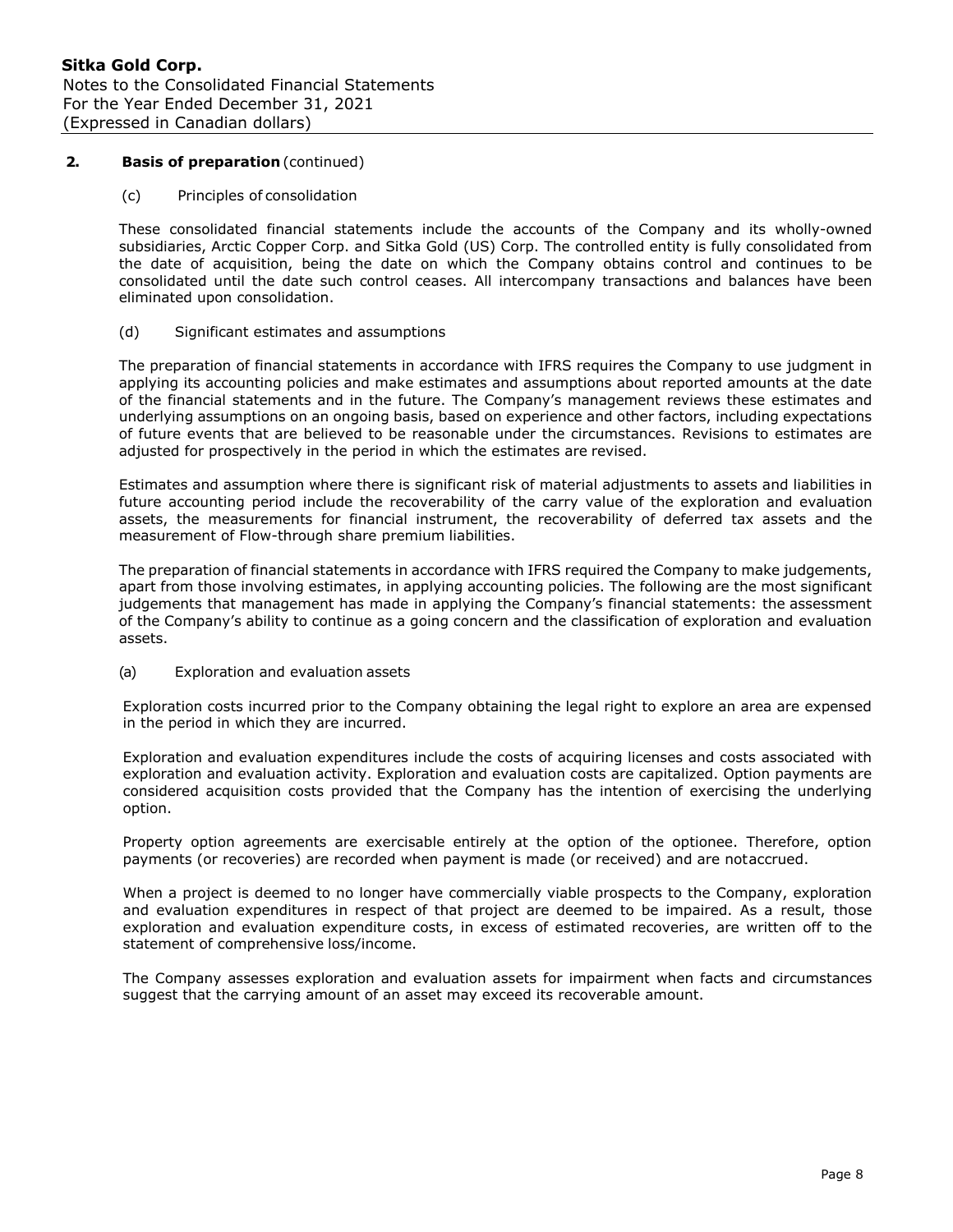#### (b) Impairment of non-financial assets

The carrying amount of the Company's assets is reviewed at each reporting date to determine whether there is any indication of impairment. If such indication exists, the recoverable amount of the asset is estimated in order to determine the extent of the impairment loss. An impairment loss is recognized whenever the carrying amount of an asset or its cash generating unit exceeds its recoverable amount. Impairment losses are recognized in the statement of comprehensive loss.

The recoverable amount of assets is the greater of an asset's fair value less cost to sell and value in use. The estimated future cash flows are discounted to their present value using a pre-tax discount rate that reflects the current market assessments of the time value of money and the risks to the asset. For an asset that does not generate cash inflows largely independent of those from other assets, the recoverable amount is determined for the cash-generating unit to which the asset belongs.

An impairment loss is only reversed if there is an indication that the impairment loss may no longer exist and there has been a change in the estimates used to determine the recoverable amount, however, not to an amount higher than the carrying amount that would have been determined had no impairment loss been recognized in previous years.

(c) Income taxes

#### Current income tax:

Current income tax assets and liabilities for the current period are measured at the amount expected to be recovered from or paid to taxation authorities. The tax rates and tax laws used to compute the amount are those that are enacted or substantively enacted, at the reporting date, in the countries where the Company operates and generates taxable income.

Current income tax relating to items recognized directly in other comprehensive income or equity is recognized in other comprehensive income or equity and not in profit or loss. Management periodically evaluates positions taken in the tax returns with respect to situations in which applicable tax regulations are subject to interpretation and establishes provisions where appropriate.

#### Deferred tax:

Deferred tax is recognized on temporary differences at the reporting date arising between the tax bases of assets and liabilities and their carrying amounts for financial reporting purposes.

The carrying amount of deferred tax assets is reviewed at the end of each reporting period and recognized only to the extent that it is probable that future taxable income will be available to allow all or part of the temporary differences to be utilized. Deferred tax assets and liabilities are measured at the tax rates that are expected to apply to the year when the asset is realized or the liability is settled, based on tax rates (and tax laws) that have been enacted or substantively enacted and are expected to apply by the end of the reporting period. Deferred tax assets and deferred income tax liabilities are offset if a legally enforceable right exists to set off current tax assets against current income tax liabilities and the deferred taxes relate to the same taxable entity and the same taxation authority.

#### (d) Foreign currency translation

The functional currency of each entity is determined using the currency of the primary economic environment in which that entity operates.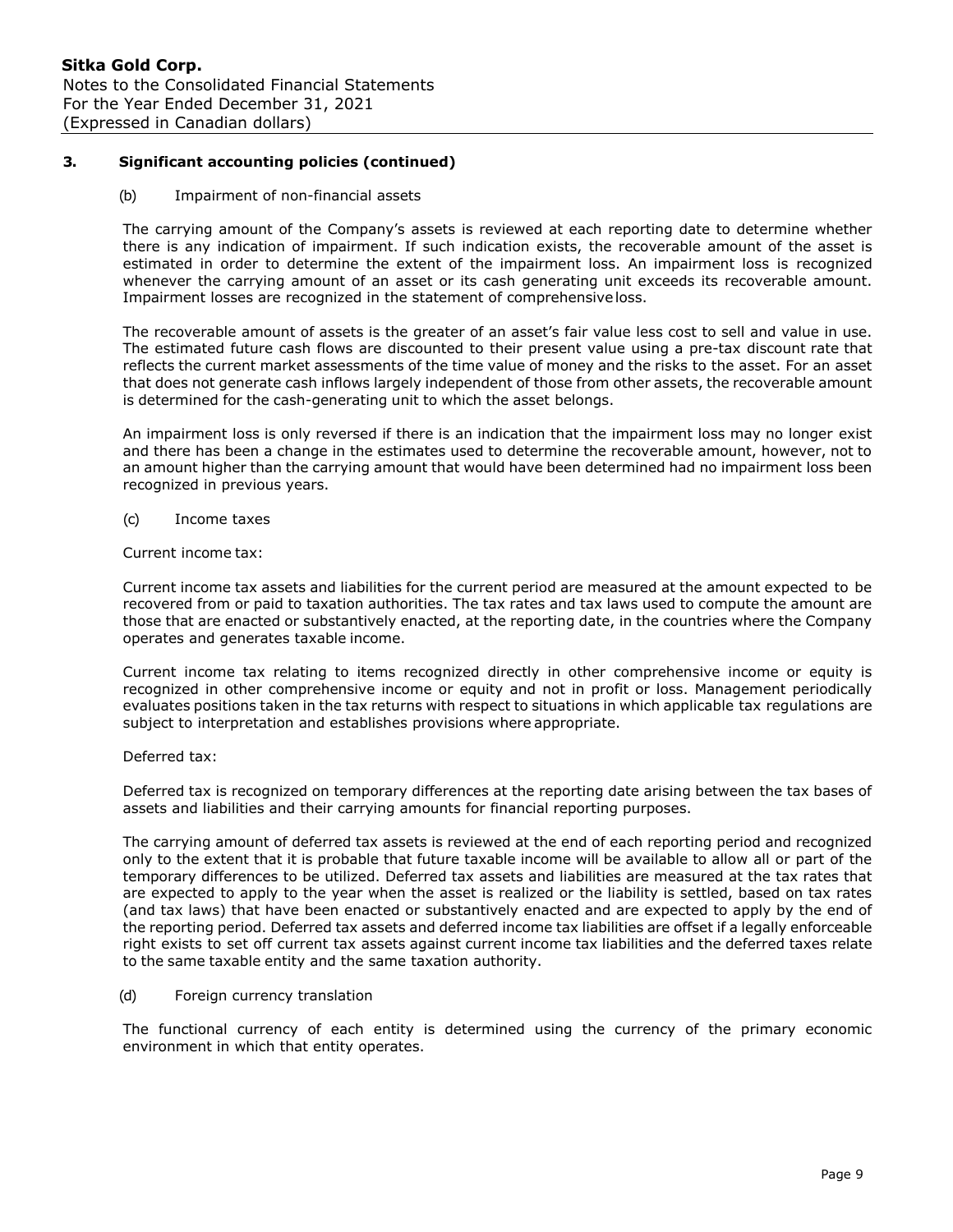The functional and presentation currency, as determined by management, of the Company and its subsidiary is the Canadian dollar.

Foreign currency transactions are translated into functional currency using the exchange rates prevailing at the date of the transaction. Foreign currency monetary items are translated at the period-end exchange rate. Non-monetary items measured at historical cost continue to be carried at the exchange rate at the date of the transaction. Non-monetary items measured at fair value are reported at the exchange rate at the date when fair values were determined.

Exchange differences arising on the translation of monetary items or on settlement of monetary items are recognized in the statement of comprehensive loss in the period in which they arise.

Exchange differences arising on the translation of non-monetary items are recognized in other comprehensive income in to the extent that gains and losses arising on those non-monetary items are also recognized in other comprehensive income. Where the non-monetary gain or loss is recognized in profit or loss, the exchange component is also recognized in profit or loss.

## (e) Share Capital

Financial instruments issued by the Company are classified as equity only to the extent that they do not meet the definition of a financial liability or financial asset. The Company's common shares, share warrants, options and flow-through shares are classified as equity instruments. Incremental costs directly attributable to the issue of new shares or options are recognized as a deduction from equity, net of tax.

#### (f) Flow-through shares

Resource expenditure deductions for income tax purposes related to exploratory activities funded by flowthrough share arrangements are renounced to investors in accordance with income tax legislation. Pursuant to the terms of the flow-through share agreements, these shares transfer the tax deductibility of qualifying resource expenditures to investors. On issuance, the Company bifurcates the flow-through share into (i) a flow-through share premium, equal to the estimated premium, if any, investors pay for the flow-through feature, which is recognized as a liability, and (ii) share capital. Upon expenses being incurred, the Company derecognizes the liability and recognizes a deferred tax liability for the amount of tax reduction renounced to the shareholders. The premium is recognized as other income and the related deferred tax is recognized as a tax provision.

Proceeds received from the issuance of flow-through shares are restricted to be used only for Canadian resource property exploration expenditures within a two-year period.

The Company may also be subject to a Part XII.6 tax on flow-through proceeds renounced under the Lookback Rule, in accordance with Government of Canada flow-through regulations. When applicable, this tax is accrued as a financial expense until qualifying expenditures are incurred.

## (g) Financial instruments

A financial instrument is any contract that gives rise to a financial asset of one entity and a financial liability or equity instrument of another entity.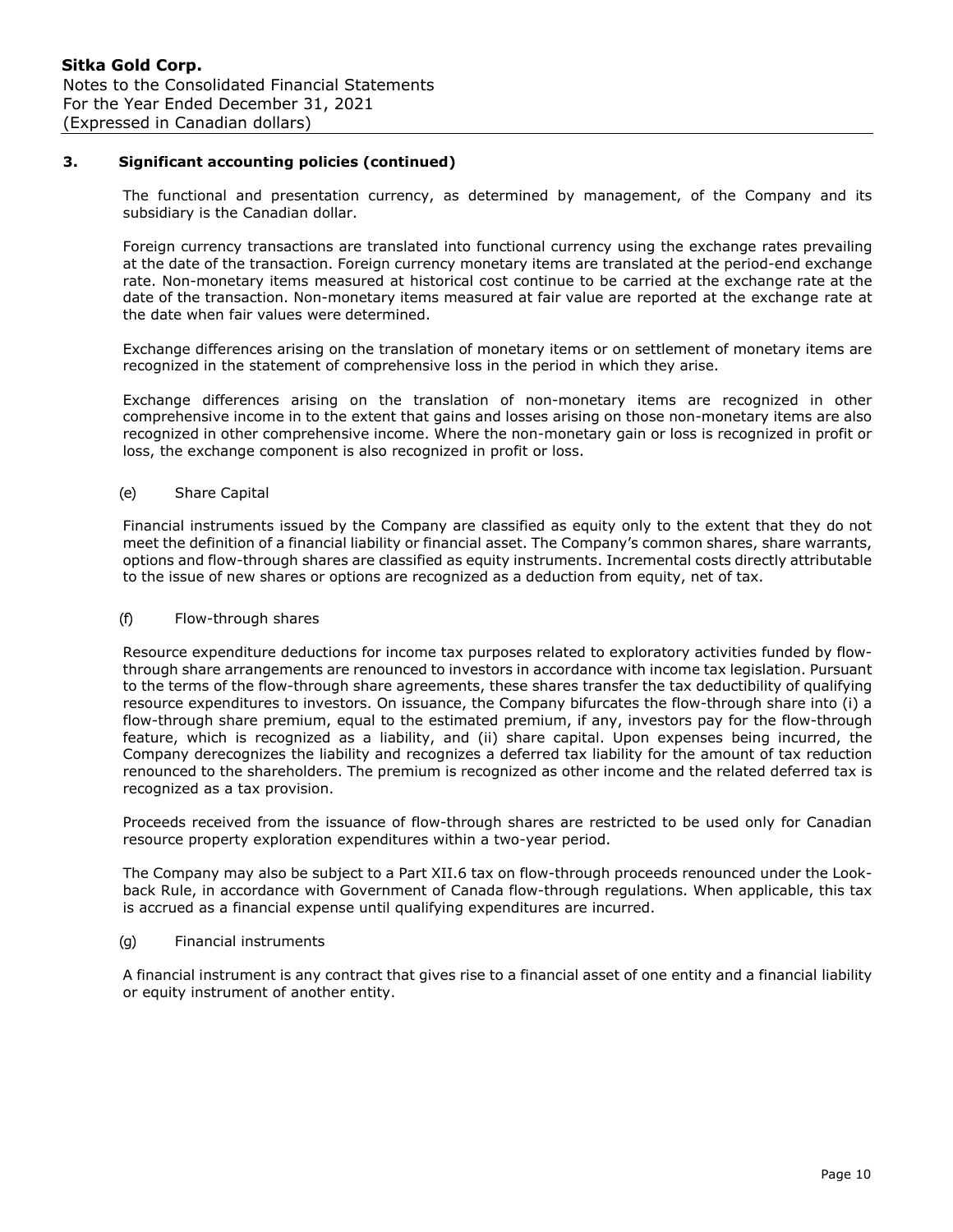#### Financial assets

On initial recognition, financial assets are recognized at fair value and are subsequently classified and measured at: (i) amortized cost; (ii) fair value through other comprehensive income ("FVOCI"); or (iii) fair value through profit or loss ("FVTPL"). The classification of financial assets is generally based on the business model in which a financial asset is managed and its contractual cash flow characteristics. A financial asset is measured at fair value net of transaction costs that are directly attributable to its acquisition except for financial assets at FVTPL where transaction costs are expensed. All financial assets not classified and measured at amortized cost or FVOCI are measured at FVTPL. On initial recognition of an equity instrument that is not held for trading, the Company may irrevocably elect to present subsequent changes in the investment's fair value in other comprehensive income.

The classification determines the method by which the financial assets are carried on the statement of financial position subsequent to inception and how changes in value are recorded. Cash and cash equivalent is measured at FVTPL. Receivables are measured at amortized cost.

#### Impairment of financial assets

IFRS 9 uses the expected credit loss ("ECL") model. The credit loss model groups receivables based on similar credit risk characteristics and days past due in order to estimate bad debts. The ECL model applies to the Company's receivables.

#### Impairment

An 'expected credit loss' impairment model applies which requires a loss allowance to be recognized based on expected credit losses. The estimated present value of future cash flows associated with the asset is determined and an impairment loss is recognized for the difference between this amount and the carrying amount as follows: the carrying amount of the asset is reduced to estimated present value of the future cash flows associated with the asset, discounted at the financial asset's original effective interest rate, either directly or through the use of an allowance account and the resulting loss is recognized in profit or loss for the period.

In a subsequent period, if the amount of the impairment loss related to financial assets measured at amortized cost decreases, the previously recognized impairment loss is reversed through profit or loss to the extent that the carrying amount of the investment at the date the impairment is reversed does not exceed what the amortized cost would have been had the impairment not been recognized.

#### Financial liabilities

Financial liabilities are designated as either: (i) fair value through profit or loss; or (ii) other financial liabilities. All financial liabilities are classified and subsequently measured at amortized cost except for financial liabilities at FVTPL. The classification determines the method by which the financial liabilities are carried on the statement of financial position subsequent to inception and how changes in value are recorded. Trade payables are classified under other financial liabilities and carried on the statement of financial position fair value through profit or loss.

The Company derecognizes a financial liability when its contractual obligations are discharged or cancelled or expire. The Company also derecognizes a financial liability when the terms of the liability and modified instrument are substantially different, in which case a new financial liability based on the modified terms is recognized at fair value. Gains and losses on derecognition are generally recognized in profit or loss.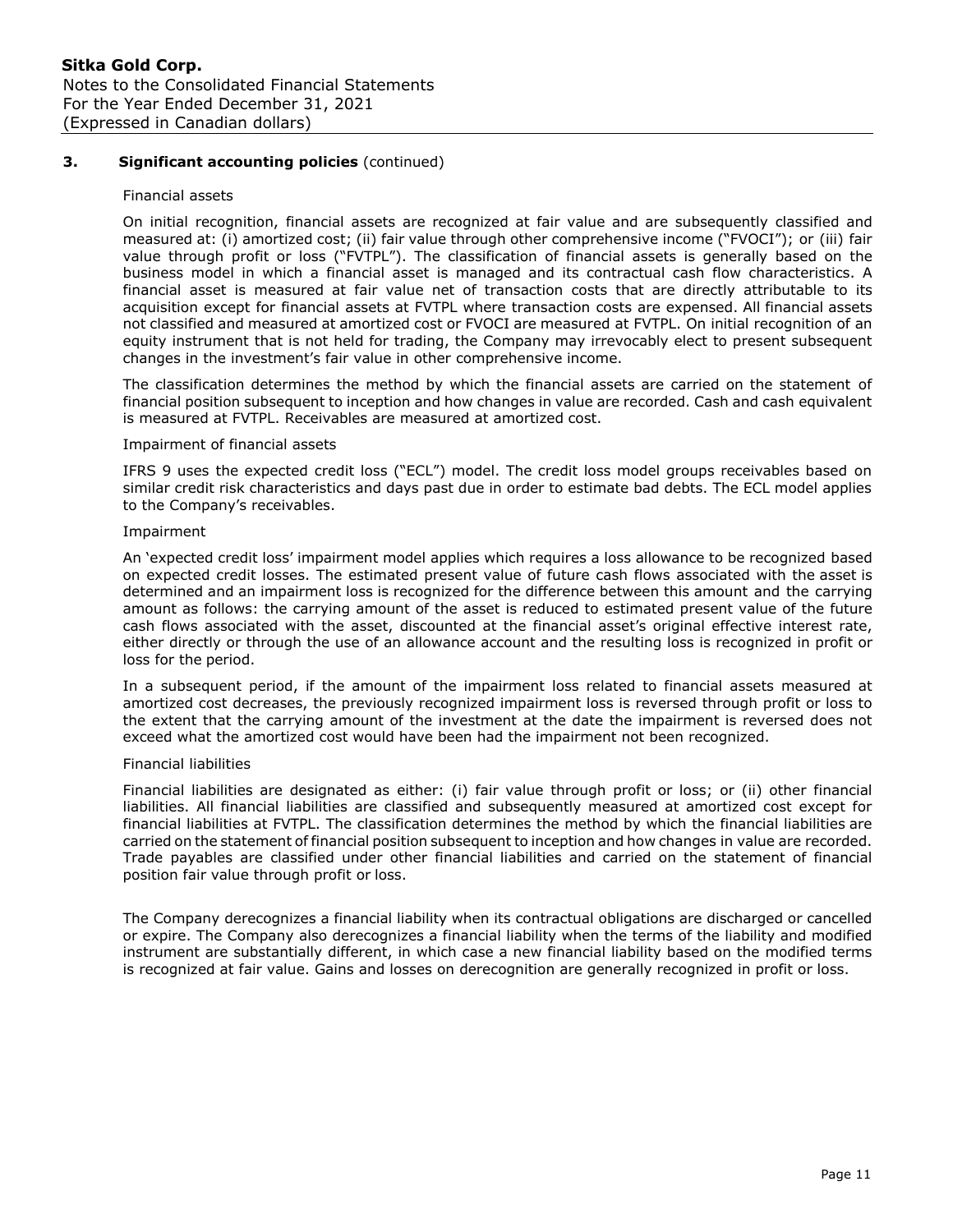## (h) Share-based payments

Share-based payments to employees are measured at the fair value of the instruments issued and amortized over the vesting periods. Share-based payments to non-employees are measured at the fair value of goods or services received or the fair value of the equity instruments issued, if it is determined the fair value of the goods or services cannot be reliably measured, and are recorded at the date the goods or services are received. The corresponding amount is recorded to the share- based payment reserve. The fair value of options is determined using the Black–Scholes Option pricing model. The number of shares and options expected to vest is reviewed and adjusted at the end of each reporting period such that the amount recognized for services received as consideration for the equity instruments granted shall be based on the number of equity instruments that eventually vest.

#### (i) Asset retirement obligation

A legal or constructive obligation to incur restoration, rehabilitation and environmental costs arises when environmental disturbance is caused by the exploration, development or ongoing production of a mineral property interest. Such costs arising for the decommissioning of plant and other site preparation work, discounted to their net present value, are provided for and capitalized at the start of each project to the carrying value of the asset, as soon as the obligation to incur such costs arises. Risk-free discount rates using pre-tax rates that reflect the time value of money are used to calculate the net present value. The Company records a provision for environmental rehabilitation in the financial statements when it is incurred and capitalizes this amount as an increase in the carrying amount of the related asset. These costs are charged against profit or loss over the economic life of the related asset, through amortization using either the unit-of-production or the straight-line method. The related liability is adjusted each period for the unwinding of the discount rate and for changes to the current market-based discount rate, amount or timing of the underlying cash flows needed to settle the obligation. Costs for restoration of subsequent site damage which is created on an ongoing basis during production are provided for at their net present values and charged against profits as extraction progresses.

(j) Accounting Standards and Interpretations Issued but Not Yet Adopted

The Company anticipates that the application of the above new and revised standards, amendments and interpretations will have no material impact on its results and financial position. Disclosure changes are anticipated.

## **4. Cash and cash equivalents**

|                  | December 31, 2021 | <b>December 31, 2020</b> |
|------------------|-------------------|--------------------------|
| Cash             | \$2,764,148       | \$223,693                |
| Cash equivalents | 2,505,050         | 502,105                  |
| Total            | \$5,269,198       | \$725,798                |

The Company's cash equivalents consist of Guaranteed Investment Certificate (GIC) which can be redeemed at any time. As at December 31, 2021, the GIC bears variable interest at 0.25% (2020 – 0.78%) per annum and matures on March 10, 2022.

## **5. Prepaids**

During the year ended December 31, 2021, the Company made prepayments for exploration costs, administration fees and market consultation services. As of December 31, 2021, the balance of prepaids is \$160,789 (2020 - \$49,343)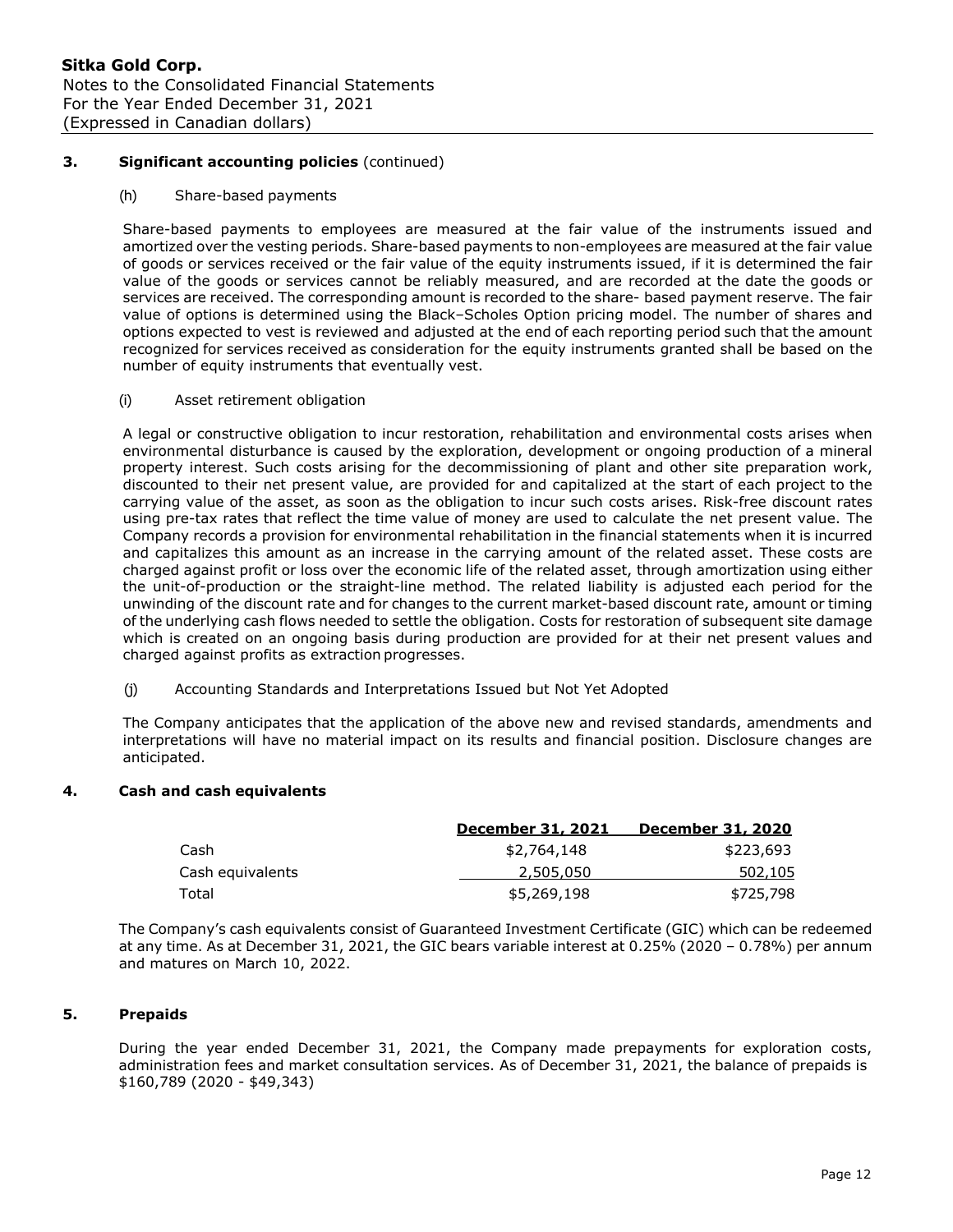## **6. Exploration and evaluation assets**

A continuity of the Company's exploration and evaluation assets is as follows:

|                                                 | Coppermine<br>River<br>Property,<br>Nunavut | Alpha Gold<br>Property,<br>Nevada | <b>Burro Creek</b><br>Property,<br>Arizona | OGI<br>Property,<br>Yukon      | Other<br>Yukon<br>Properties | Total                 |
|-------------------------------------------------|---------------------------------------------|-----------------------------------|--------------------------------------------|--------------------------------|------------------------------|-----------------------|
| Balance, December 31, 2019                      | 215,595<br>\$                               | 8,555<br>\$                       | \$415,736                                  | \$<br>$\overline{\phantom{a}}$ | \$329,294                    | \$969,180             |
| Claim fees and Staking costs                    |                                             | 18,223                            | 7,858                                      |                                | 30,470                       | 56,551                |
| Geological costs                                | 1,500                                       | 61,180                            | 161,182                                    | 16,300                         | 250,538                      | 490,700               |
| Drilling costs                                  | $\overline{\phantom{0}}$                    | 281,474                           | 501,066                                    | 51,907                         | 365,924                      | 1,200,371             |
| Camp costs                                      |                                             |                                   |                                            | 18,059                         | 226,311                      | 244,370               |
| Helicopter costs                                |                                             |                                   |                                            | 32,538                         | 92,950                       | 125,488               |
| Travel and accommodation                        |                                             | 1,612                             | 28,158                                     |                                |                              | 29,770                |
| Equipment and supplies                          |                                             | 1,140                             | 37,417                                     | 2,220                          | 93,532                       | 134,309               |
| Total exploration costs                         | 1,500                                       | 363,629                           | 735,681                                    | 121,024                        | 1,059,725                    | 2,281,559             |
| Acquisition costs<br>Yukon Government Incentive |                                             | 14,000                            | 247,500                                    | 68,000                         | 503,000<br>(40,000)          | 832,500<br>(40,000)   |
| Total 2020 additions                            | 1,500                                       | 377,629                           | 983,181                                    | 189,024                        | 1,522,725                    | 3,074,059             |
| Balance, December 31, 2020                      | 217,095                                     | 386,184                           | 1,398,917                                  | 189,024                        | 1,852,019                    | 4,043,239             |
| Claim fees and Staking costs                    |                                             | 88,531                            | 7,497                                      | 9,561                          | 5,765                        | 111,354               |
| Geological costs                                |                                             | 289,233                           | 130,447                                    | 180,244                        | 1,032,268                    | 1,632,192             |
| Drilling costs                                  | 12,915                                      | 184,987                           |                                            |                                | 887,119                      | 1,085,021             |
| Camp costs                                      |                                             |                                   |                                            |                                | 444,371                      | 444,371               |
| Helicopter costs                                |                                             |                                   |                                            |                                | 66,156                       | 66,156                |
| Travel and accommodation                        |                                             | 4,108                             |                                            |                                | 34,145                       | 38,253                |
| Transportation costs                            |                                             | 5,818                             |                                            |                                | 50,081                       | 55,899                |
| Equipment and supplies                          |                                             | 37,489                            | 3,556                                      |                                | 64,287                       | 105,332               |
| Total exploration costs                         | 12,915                                      | 610,166                           | 141,500                                    | 189,805                        | 2,584,192                    | 3,538,578             |
| Acquisition costs<br>Yukon Government Incentive |                                             | 12,100                            | 260,000                                    | 33,000                         | 117,000<br>(114, 103)        | 422,100<br>(114, 103) |
| Total 2021 additions                            |                                             | 622,266                           | 401,500                                    | 222,805                        | 2,587,089                    | 3,846,575             |
| Balance, December 31, 2021                      | \$<br>230,010                               | \$1,008,450                       | \$1,800,417                                | \$411,829                      | \$4,439,108                  | \$7,889,814           |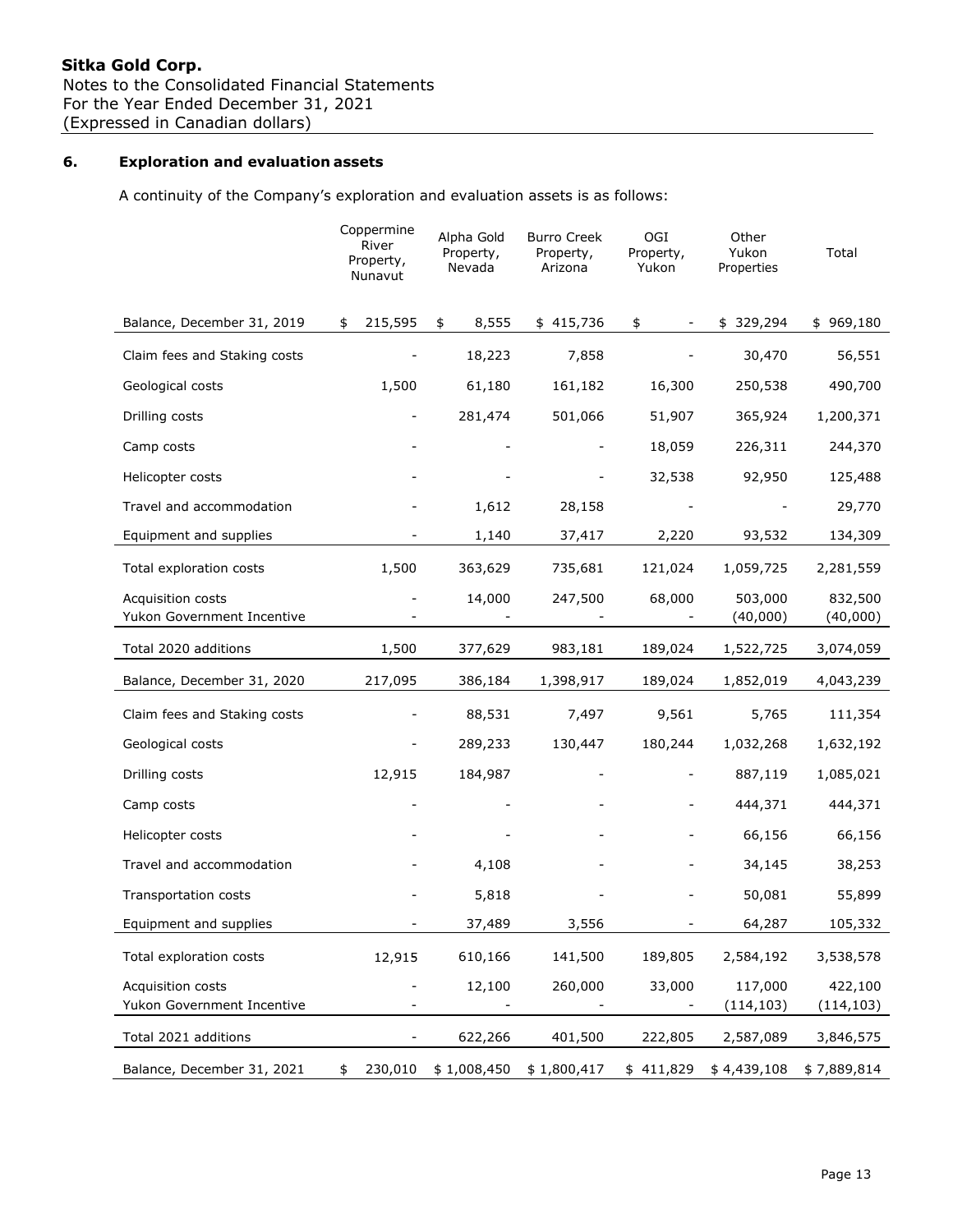#### *(a) Coppermine River Property, Nunavut*

The Company has staked 45 mineral claims which form the Coppermine River Project in the northwest region of Nunavut.

#### *(b) Adobe Gold Property, Nevada, USA*

On December 8, 2015, the Company entered into an option agreement with Intercept Minerals Corporation ("Intercept"), whereby the Company has the option to acquire 60% of Intercept's interest in the Adobe Gold Property.

During the year ended December 31, 2019, the Company relinquished its option on the Adobe Gold Property, and wrote off all acquisition costs and exploration expenditures incurred by the Company of \$834,556.

In February 2018, the Company paid \$24,564 for a reclamation bond with the Bureau of Land Management in the State of Nevada ("BLM") to insure the completion of future asset retirement obligations as estimated utilizing a standardized reclamation cost estimating system for the State of Nevada. In November 2020, BLM partially refunded the reclamation bond in the amount of \$14,876.

*(c) Alpha Gold Property, Nevada, USA* 

In January 2018, the Company entered into an agreement with Objective Exploration LLC, a company controlled by an officer of the Company to acquire 100% of Objective's interest in the Alpha Gold Property located in Eureka County, Nevada, subject to the following terms:

- (i) grant a  $1.5\%$  NSR with the right to purchase all of the NSR for US\$3,000,000;
- (ii) starting May 7, 2019, pay US\$10,000 annually (paid), as an advance royalty until 2039 or until purchase of NSR;
- (iii) pay US\$10,000 annually in cash or shares after 10,000 feet of drilling has been conducted on the property until 2039 or until purchase of the NSR;
- (iv) pay an additional US\$20,000 annually in cash or shares after 50,000 feet of drilling has been conducted on the property until 2039 or until purchase of the NSR; and
- (v) pay all fees to file and maintain the property

As of December 31, 2021, the Company paid \$48,667 for a reclamation bond with the Bureau of Land Management in the State of Nevada to insure the completion of future asset retirement obligations as estimated utilizing a standardized reclamation cost estimating system for the State of Nevada.

As of December 31, 2021, the Company incurred total acquisition and exploration expenditures of \$1,008,450 relating to the Alpha Gold Property.

*(d) Burro Creek Property, Arizona, USA* 

On September 17, 2018, the Company entered into an option agreement ("Option Agreement") with Coelton Ventures Ltd. ("Coelton") controlled by a director of the Company, to acquire a 100% interest in the Burro Creek Property located in Mohave County, Arizona, USA, by completing the following:

(i) Within 30 days of the Company receiving conditional acceptance of this Option Agreement from the CSE making a payment of \$50,000 and issuing 500,000 common shares of the Company to Coelton (paid and issued);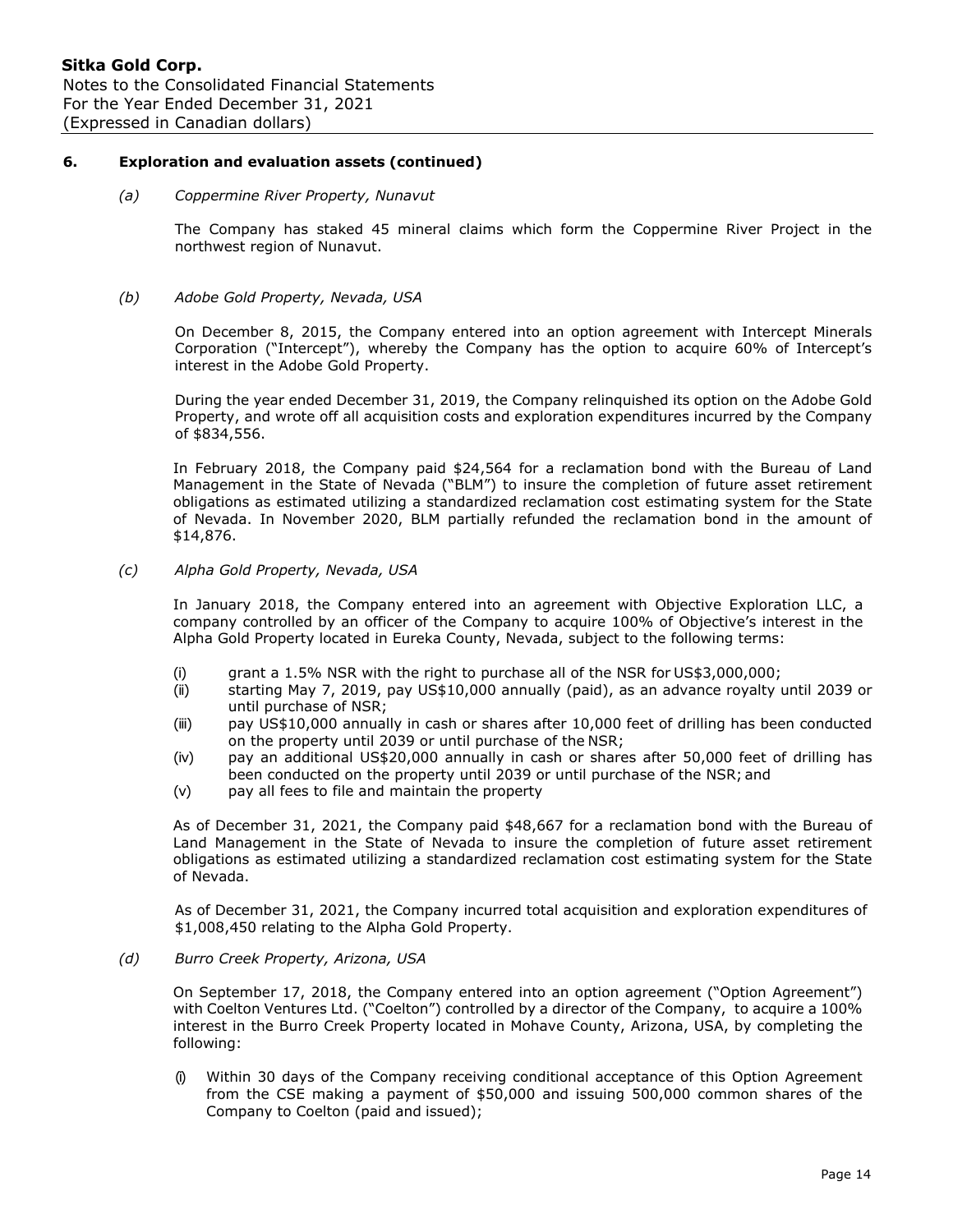- $(i)$  Making a further cash payment of \$50,000 and a further share issuance of 500.000 common shares to Coelton (paid and issued) and completing a cumulative total of \$100,000 in expenditures (incurred) on the Property by September 17, 2019;
- $(iii)$  Making a further cash payment of \$150,000, a further share issuance of 500,000 common shares to Coelton (paid and issued) and completing a cumulative total of \$250,000 in expenditures (incurred) on the Property by September 17, 2020;
- (iv) Making a further cash payment of \$200,000, a further share issuance of 500,000 common shares (paid and issued) to Coelton and completing a cumulative total of \$1,000,000 in expenditures (incurred) on the Property by September 17, 2021;
- (v) Making a further cash payment of \$300,000, a further share issuance of 500,000 common shares to Coelton and completing a cumulative total of \$3,000,000 in expenditures on the Property by September 17, 2023;
- (vi) Making a further share disbursement of 1,000,000 Common Shares to Coelton and completing a cumulative total of \$4,000,000 in expenditures on the Property by September 17, 2024; and
- (vii) Making a further share disbursement of 1,000,000 common shares to Coelton by September 17, 2025.
- *(e) OGI Property, Yukon*

In August 2020, the Company entered into an option agreement with Fox Exploration Limited("Fox"), a company controlled by a director of the Company, whereby the Company can acquire a 100% interest in the OGI Property located in Yukon's prolific Tombstone Gold Belt, subject to the following terms:

- (1) pay Fox \$225,000 in aggregate:
	- (i)  $$10,000$  within five days of approval date (paid);
	- (ii) \$15,000 on or before December 31, 2020 (paid);
	- (iii) \$20,000 on or before December 31, 2021 (paid);
	- (iv) \$30,000 on or before December 31, 2022;
	- (v) \$50,000 on or before December 31, 2023; and
	- (vi) \$100,000 on or before December 31, 2024.
- (2) incur Expenditures in the aggregate amount of not less than \$2,500,000 as follows:
	- (i) in the amount of  $$100,000$  on or before December 31, 2020 (incurred);
	- (ii) in the aggregate amount of \$200,000 on or before December 31, 2021 (incurred);
	- (iii) in the aggregate amount of \$500,000 on or before December 31, 2022;
	- (iv) in the aggregate amount of \$1,250,000 on or before December 31, 2023; and
	- (v) in the aggregate amount of \$2,500,000 on or before December 31, 2024.

(3) issue 1,000,000 Common Shares in aggregate to Fox as follows:

- (i) 100,000 Common Shares within five days of approval date (issued);
- (ii) an additional 100,000 Common Shares on or before December 31, 2020 (issued);
- (iii) an additional 100,000 Common Shares on or before December 31, 2021 (issued);
- (iv) an additional 200,000 Common Shares on or before December 31, 2022;
- (v) an additional 200,000 Common Shares on or before December 31, 2023; and
- (vi) an additional 300,000 Common Shares on or before December 31, 2024.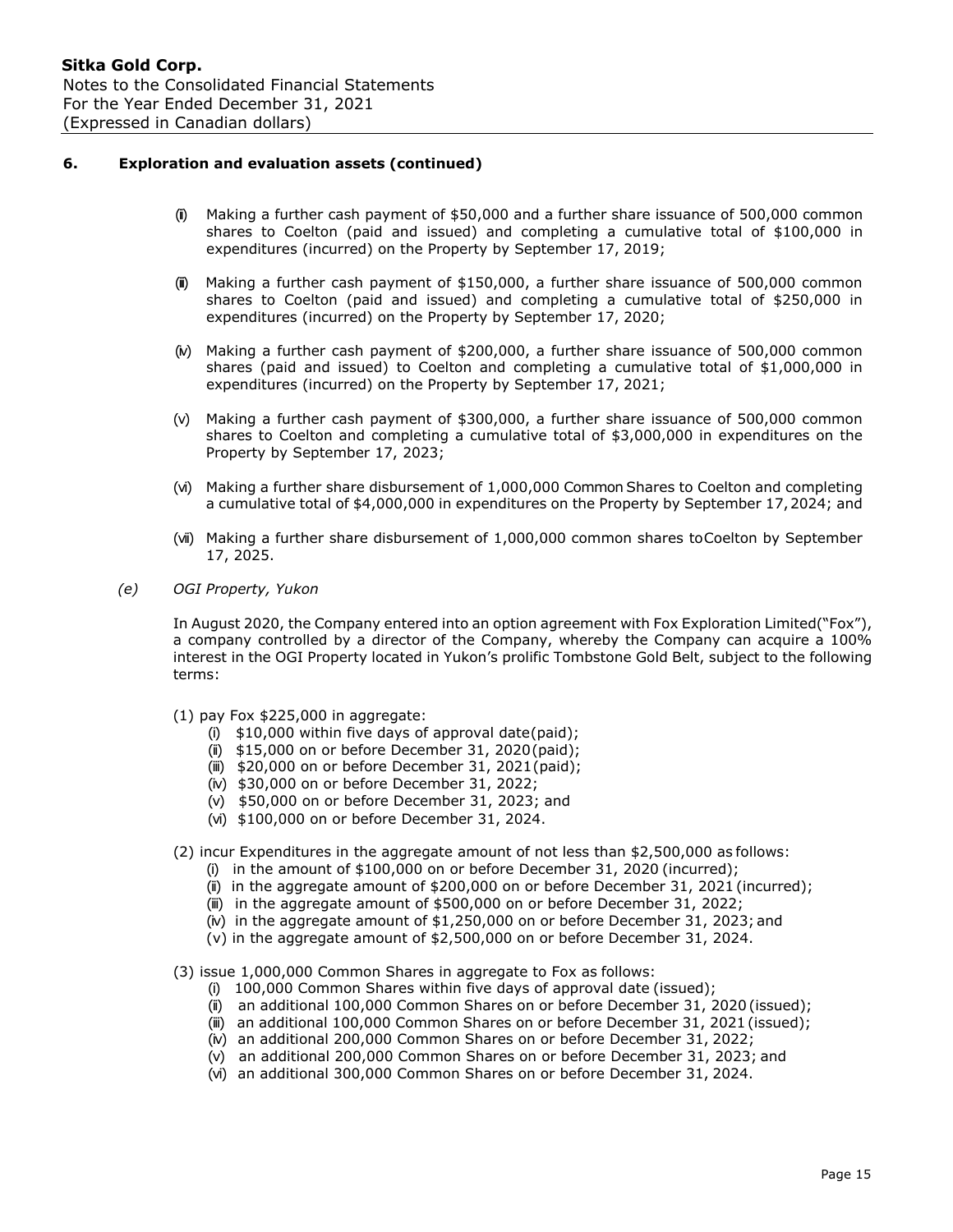The Company must also issue a bonus of 500,000 shares if 1 million ounces of gold equivalent in any category is defined in a published NI 43-101 resource estimate. Fox also retains a 2% NSR on the OGI claims, half of which can be purchased for \$2,000,000.

The following properties are contiguous and comprise the other Yukon Properties:

*(f) RC Gold Property, Yukon* 

In July 2019, the Company entered into two separate option agreements to acquire two Properties located in the Clear Creek district within the heart of the Yukon's Tintina Gold Belt and within the Tombstone Gold Belt as follows:

The Company entered the first option agreement with an optioner to acquire a 100% interest in the BEE and BOP Property subject to the following terms:

- (1) Pay William Mann \$100,000 in aggregate:
	- (i) \$2,500 within five business days of the Approval Date (paid);
	- (ii)  $$2,500$  on or before December 31, 2019(paid);
	- (iii) \$5,000 on or before December 31, 2020 (paid);
	- (iv) \$10,000 on or before December 31, 2021 (paid);
	- (v) \$15,000 on or before December 31, 2022;
	- (vi) \$25,000, on or before December 31, 2023; and

(vii)\$40,000 on or before December 31, 2024.

(2) incur expenditures in the aggregate amount of not less than \$630,000:

- (i) in the amount of  $$10,000$  on or before December 31, 2019 (incurred);
- (ii) in the aggregate amount of  $$40,000$  on or before December 31, 2020 (incurred);
- (iii) in the aggregate amount of  $$115,000$  on or before December 31, 2021 (incurred);
- (iv) in the aggregate amount of \$240,000 on or before December 31, 2022;
- (v) in the aggregate amount of \$430,000 on or before December 31, 2023; and
- (vi) in the aggregate amount of \$630,000 on or before December 31, 2024.

(3) issue 500,000 Common Shares in aggregate to William Mann:

- (i) 50,000 Common Shares within five business days of the Approval Date (issued)
- (ii) an additional 50,000 Common Shares on or before December 31, 2019 (issued);
- (iii) an additional 50,000 Common Shares on or before December 31, 2020 (issued);
- (iv) an additional 50,000 Common Shares on or before December 31, 2021 (issued);
- (v) an additional 125,000 Common Shares on or before December 31, 2022; and
- (vi) an additional 175,000 Common Shares on or before December 31, 2023.

The Company will pay the optionern additional bonus of \$250,000 in cash, shares or any combination thereof, at the Company's option, upon receiving a resource calculation of at least 1 million ounces of gold in any category within the RC Gold Property. The BEE and BOP Property claims are subject to a 2% NSR, half of which can be purchased for \$2,000,000.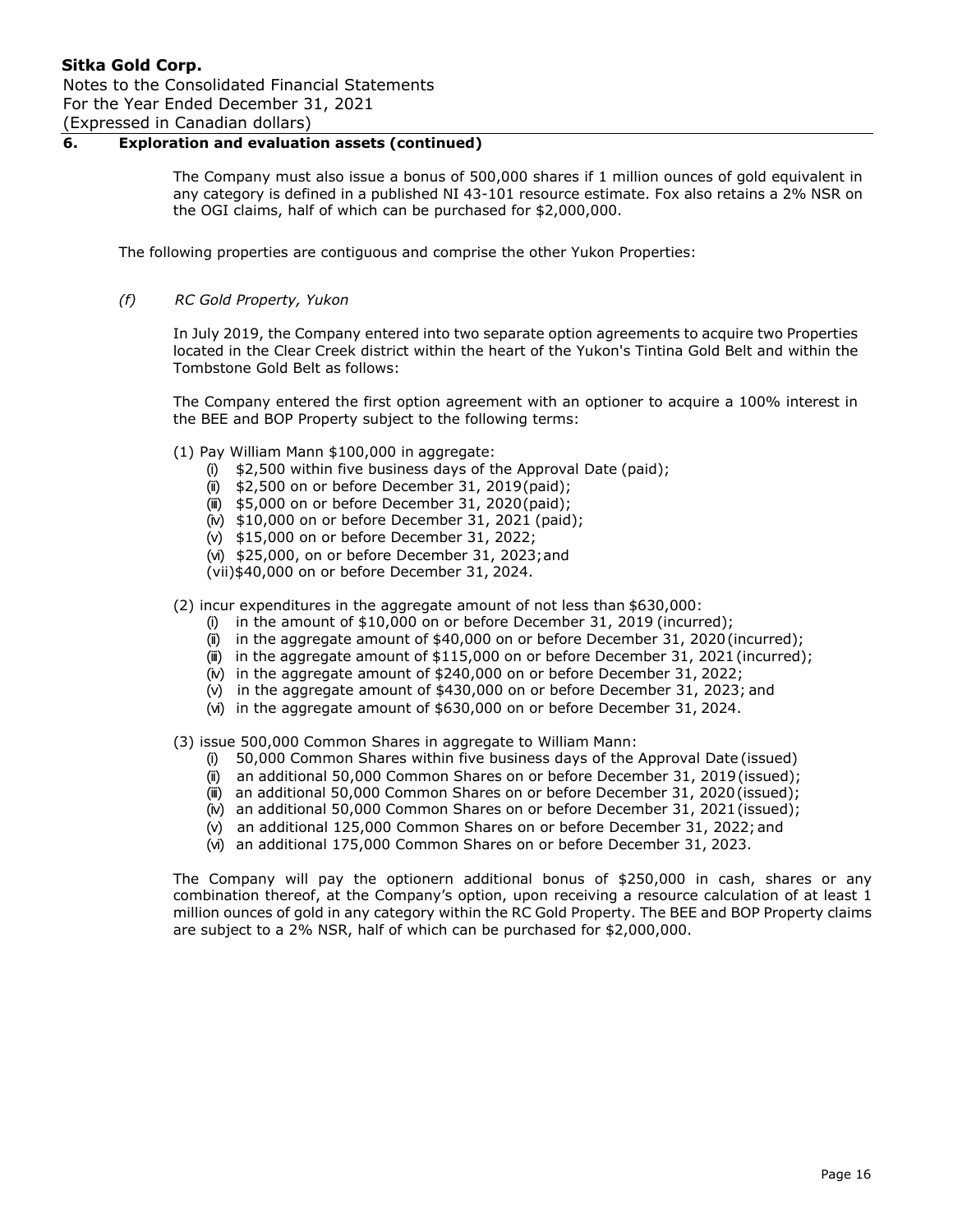The Company entered the second option agreement with Fox Exploration Ltd, a company controlled by a director of the Company, to acquire a 100% interest in the RC Gold Property subject to the following terms:

- (1) pay Fox Exploration Ltd. \$300,000 in aggregate:
	- (i) \$7,500 within five business days of the Approval Date (paid);
	- (ii) \$7,500 on or before December 31, 2019 (paid);
	- (iii) \$15,000 on or before December 31, 2020 (paid);
	- (iv) \$30,000 on or before December 31, 2021 (paid);
	- (v) \$45,000 on or before December 31, 2022;
	- (vi) \$75,000, on or before December 31, 2023; and
	- (vii)\$120,000 on or before December 31, 2024.
- (2) incur Expenditures in the aggregate amount of not less than \$1,870,000 as follows:
	- (i) in the amount of  $$80,000$  on or before December 31, 2019 (incurred);
	- (ii) in the aggregate amount of \$170,000 on or before December 31, 2020 (incurred);
	- (iii) in the aggregate amount of \$395,000 on or before December 31, 2021 (incurred);
	- (iv) in the aggregate amount of \$770,000 on or before December 31, 2022;
	- (v) in the aggregate amount of \$1,320,000 on or before December 31, 2023; and
	- (vi) in the aggregate amount of \$1,870,000 on or before December 31, 2024.

(3) issue 1,500,000 Common Shares in aggregate to Fox Exploration Ltd. as follows:

- (i) 150,000 Common Shares within five business days of the Approval Date (issued);
- (ii) an additional 150,000 Common Shares on or before December 31, 2019 (issued);
- (iii) an additional 150,000 Common Shares on or before December 31, 2020 (issued);
- (iv) an additional 150,000 Common Shares on or before December 31, 2021 (issued);
- (v) an additional 375,000 Common Shares on or before December 31, 2022; and
- (vi) an additional 525,000 Common Shares on or before December 31, 2023.

The Company will pay Fox Exploration Ltd. an additional bonus of \$250,000 in cash, shares, or any combination thereof, at the Company's option, upon receiving a resource calculation of at least 1 million ounces of gold in any category within the RC Gold Property. The RC Property Claims are subject to a 2% NSR, half of which can be purchased for \$2,000,000.

#### *(g) Mahtin Gold Property, Yukon*

In January 2020, the Company entered into an agreement with StrikePoint Gold Inc. to acquire a 100% interest in the Mahtin Gold Property located in Yukon territory subject to certain underlying agreements.

The purchase price for the Property is 2,000,000 common shares (issued). Underlying royalties at 3% NSR exist on the property and can be reduced to 2% by the purchase of 1% for \$1,000,000.

Bonus payments are payable to an underlying royalty holder if exploration expenditures for the Property Area reach \$7,500,000, \$15,000,000 or \$25,000,000, for an aggregate bonus payment of \$2,250,000 in respect of any property area, with \$750,000 payable on any one of these expenditure targets being met. Exploration expenditures on the property at the time of execution of this assignment and assumption agreement total \$1,868,988.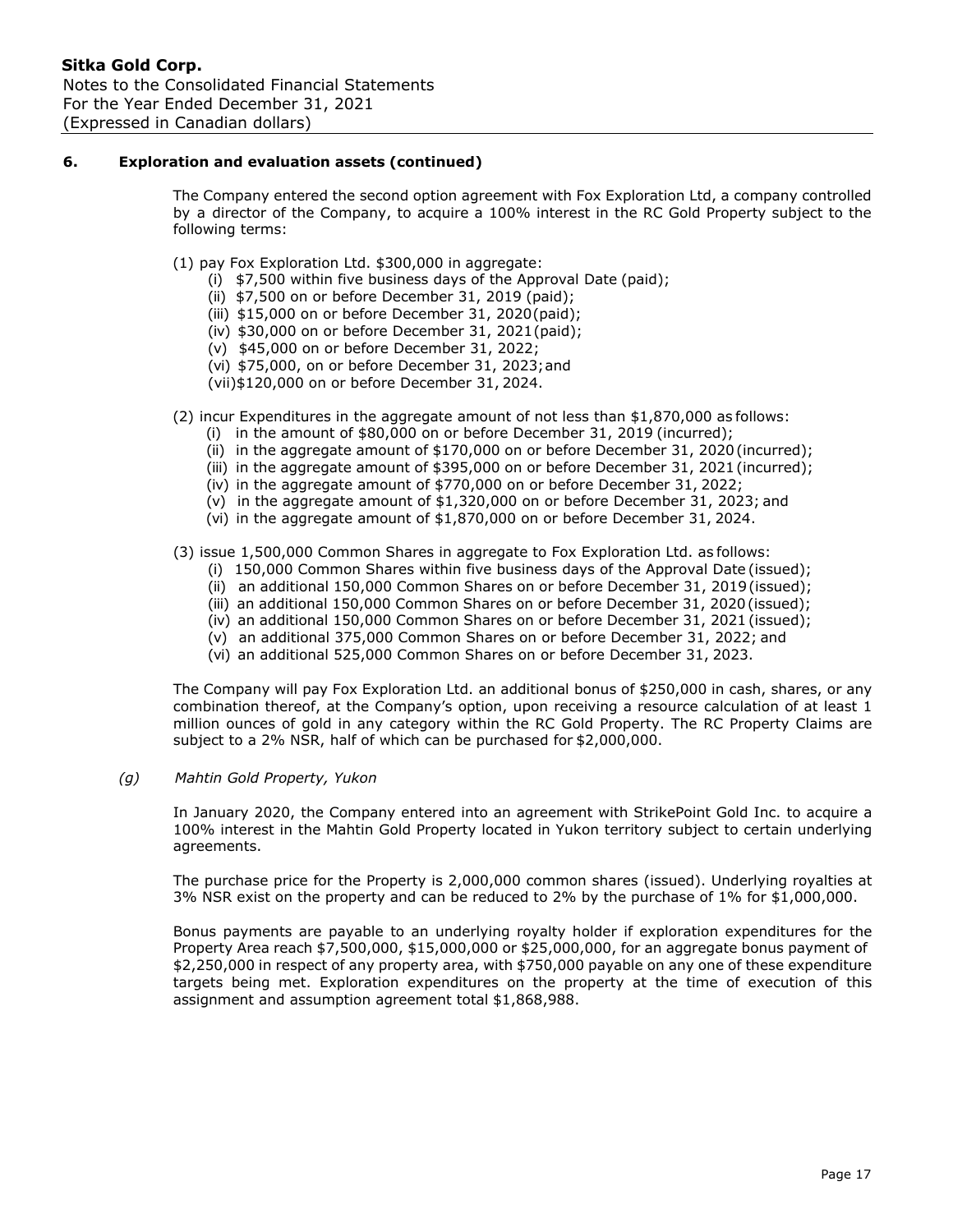#### *(h) Barney Ridge Property, Yukon*

In June 2020, the Company entered into an option agreement withan optioner, to acquire a 100% interest in the Barney Ridge gold property located next to the Company's RC Gold property approximately 110 km east of Dawson City, Yukon.

The Company has the right to acquire a 100% interest in the Barney Ridge claims subject to the following terms:

## (1) pay Bernie Kreft \$150,000 in aggregate:

- (i) \$2,500 on signing (paid);
- (ii) \$2,500 on December 15, 2020 (paid);
- (iii) \$10,000 on June 26, 2021 (paid);
- (iv) \$15,000 on June 26, 2022;
- (v) \$20,000 on June 26, 2023;
- (vi) \$40,000 on June 26, 2024; and
- (vii)\$60,000 on June 26, 2025.
- (2) incur Expenditures in the aggregate amount of not less than \$850,000 as follows:
	- (i) in the amount of  $$60,000$  by June 26, 2021 (incurred);
	- (ii) in the aggregate amount of \$140,000 by June 26, 2022;
	- (iii) in the aggregate amount of \$220,000 by June 26, 2023;
	- (iv) in the aggregate amount of \$300,000 by June 26, 2024; and
	- (v) in the aggregate amount of \$850,000 by June 26, 2025.
- (3) issue 500,000 Common Shares in aggregate to Bernie Kreft as follows:
	- (i) 50,000 Common Shares on signing (issued);
	- (ii) an additional 50,000 Common Shares on June 26, 2021 (issued);
	- (iii) an additional 50,000 Common Shares on June 26, 2022;
	- (iv) an additional 50,000 Common Shares on June 26, 2023;
	- (v) an additional 100,000 Common Shares on June 26, 2024; and
	- (vi) an additional 200,000 Common Shares on June 26, 2025.
- (4) An additional \$200,000 is payable and 1,000,000 shares issuable upon the Company publicly disclosing an Inferred Mineral Resource or greater category of 750,000 ounces of gold or greater (as such term is defined in National Instrument 43-101 - Standards of Disclosure for Mineral Projects ("NI 43-101"). The property is subject to a 2% NSR, one-half of which can be purchased for \$1,500,000 at any time prior to commencement of commercial production.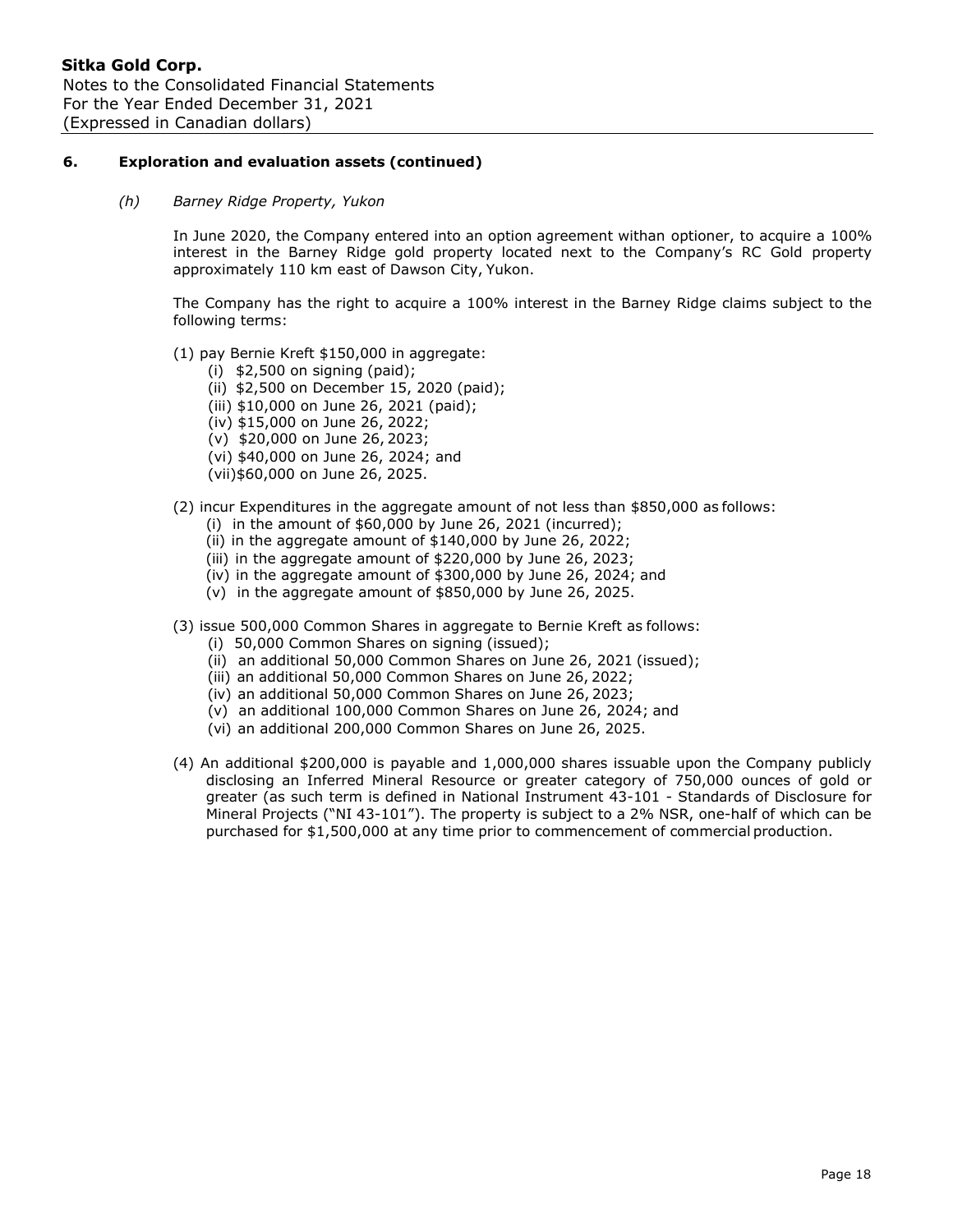*(i) Clear Creek Gold Property, Yukon* 

In June 2020, the Company entered into an additional option agreement with an optioner to acquire a 100% interest in the Clear Creek Gold Property located adjacent to the Company's RC Gold Property approximately 110 kilometers east of Dawson City, Yukon.

The Company has the right to acquire a 100% interest in the Barney Ridge claims subject to the following terms:

- (1) pay Bernie Kreft \$230,000 in aggregate:
	- (i) \$10,000 on signing (paid);
	- (ii) \$10,000 on December 15, 2020 (paid);
	- (iii) \$25,000 on June 26, 2021 (paid);
	- (iv) \$30,000 on June 26, 2022;
	- (v) \$35,000 on June 26, 2023;
	- (vi) \$40,000 on June 26, 2024; and
	- (vii)\$80,000 on June 26, 2025.
- (2) incur Expenditures in the aggregate amount of not less than \$1,250,000 as follows:
	- (i) in the amount of  $$80,000$  by June 26, 2021 (incurred);
	- (ii) in the aggregate amount of \$200,000 by June 26, 2022;
	- (iii) in the aggregate amount of \$350,000 by June 26, 2023;
	- (iv) in the aggregate amount of \$600,000 by June 26, 2024; and
	- (v) in the aggregate amount of \$1,250,000 by June 26, 2025.

(3) issue 600,000 Common Shares in aggregate to Bernie Kreft as follows:

- (i) 50,000 Common Shares on signing (issued);
- (ii) an additional 50,000 Common Shares on June 26, 2021 (issued);
- (iii) an additional 50,000 Common Shares on June 26, 2022;
- (iv) an additional 50,000 Common Shares on June 26, 2023;
- (v) an additional 100,000 Common Shares on June 26, 2024; and
- (vi) an additional 300,000 Common Shares on June 26, 2025.
- (4) An additional \$200,000 is payable and 1,000,000 shares issuable upon the Company publicly disclosing an Inferred Mineral Resource or greater category of 750,000 ounces of gold or greater (as such term is defined in National Instrument 43-101 - Standards of Disclosure for Mineral Projects ("NI 43-101"). The property is subject to a 2% NSR, one-half of which can be purchased for \$1,500,000 at any time prior to commencement of commercial production.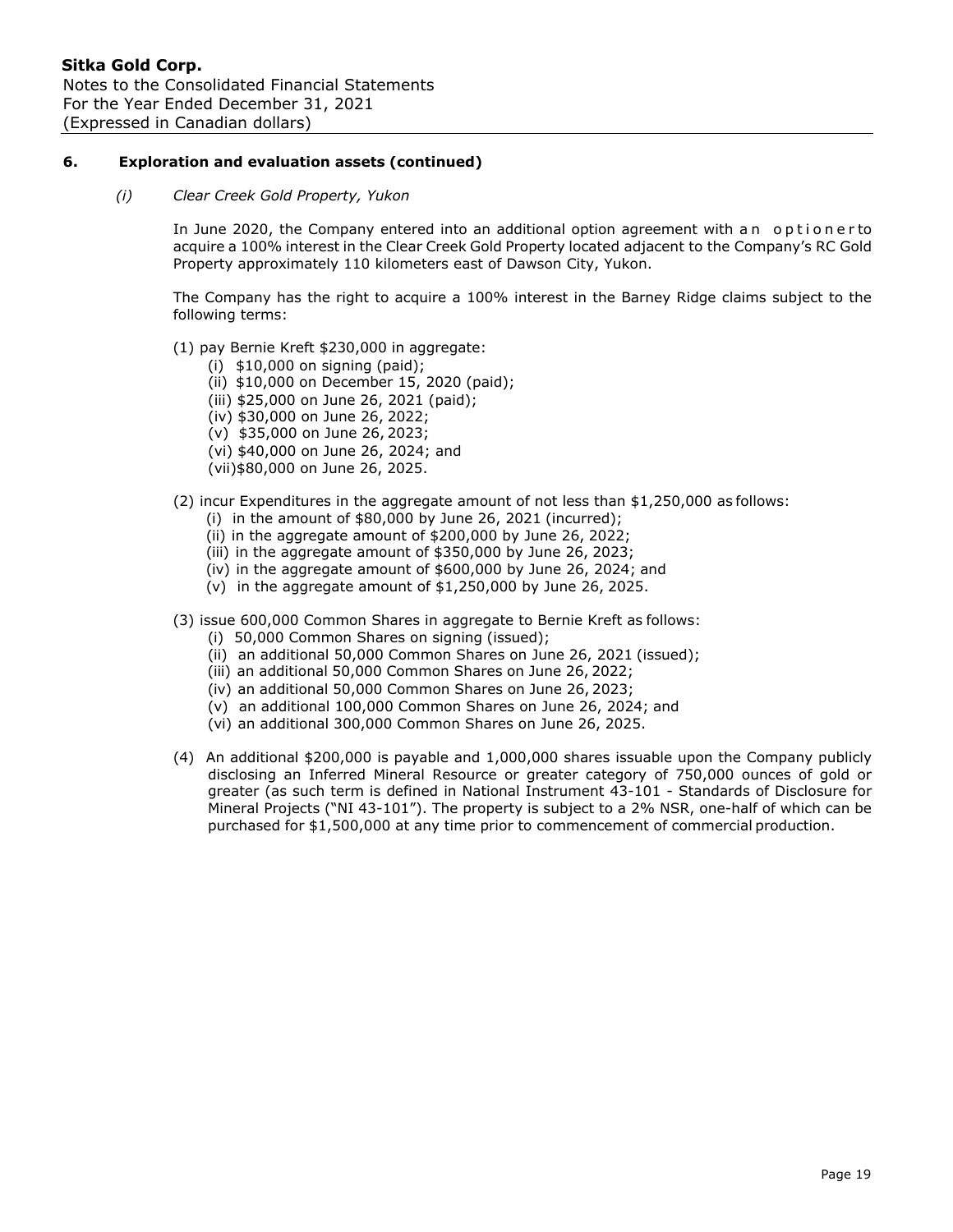## **7. Loan**

In March 2021, the Company applied for and received \$60,000 in Canada Emergency Business Account ("CEBA") which was an interest-free loan to cover operating costs which was offered in the context of the Covid-19 pandemic outbreak. Repaying \$40,000 of the loan on or before December 31, 2022 will result in a loan forgiveness of \$20,000. On December 31, 2022, the Company has the option to extend the loan for 3 years without the loan forgiveness and it will bear a 5% interest rate from December 31, 2022.

The Company intends to pay back the loan of \$40,000 by December 31, 2022 and the loan forgiveness of \$20,000 is recorded as other income in 2021.

## **8. Share capital**

- *(a) Authorized*  Unlimited common shares with no par value
- *(b) Issued and outstanding*

|                                          | <b>Number of</b>     | <b>Share</b> |
|------------------------------------------|----------------------|--------------|
|                                          | <b>Common shares</b> | Capital      |
| Balance, December 31, 2019               | 30,697,654           | \$3,164,690  |
| Shares issued on warrants exercised      | 4,278,745            | 744,069      |
| Shares issued on stock options exercised | 125,000              | 15,000       |
| Issued pursuant to option agreement      | 3,000,000            | 598,500      |
| Financing (i)                            | 1,084,665            | 130,160      |
| Financing (ii)                           | 13,204,332           | 1,121,384    |
| Financing (iii)                          | 6,000,000            | 1,200,000    |
| Balance, December 31, 2020               | 58,390,396           | \$6,973,803  |
| Shares issued on warrants exercised      | 857,500              | 126,100      |
| Shares issued on stock options exercised | 200,000              | 36,000       |
| Issued pursuant to option agreement      | 900,000              | 115,000      |
| Financing (iv)                           | 50,945,086           | 5,900,102    |
| Financing $(v)$                          | 16,679,050           | 2,613,414    |
| Flow-through share premium (iv and v)    |                      | (815, 766)   |
| Balance, December 31, 2021               | 127,972,032          | \$14,948,653 |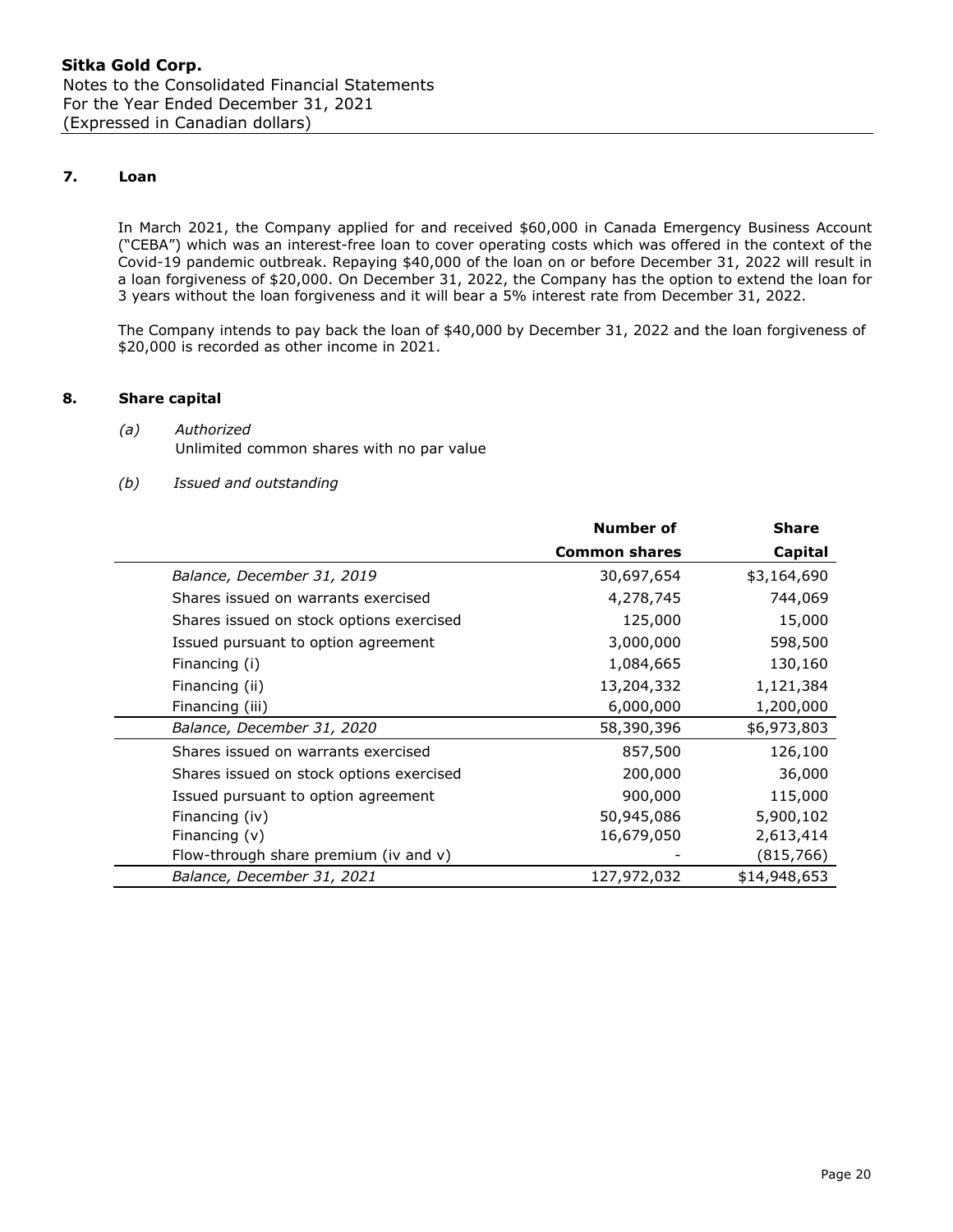#### **8. Share capital (continued)**

- (i) In March 2020, the Company closed non-brokered private placement for gross proceeds of \$130,160 through the issuance of 1,084,665 units at a price of \$0.12 per unit. Each unit will consist of one common share of the Company and one half of one share purchase warrant. Each whole warrant will entitle the holder to purchase an additional common share at a price of \$0.20 for a period of 12 months from the date of closing of the private placement.
- (ii) In May 2020, the Company closed non-brokered private placement for total gross proceeds of \$1,188,390 through the issuance of 13,204,332 units (the "Units") at a price of \$0.09 per Unit. Each Unit consists of one common share and one common share purchase warrant. Each warrant will entitle the holder to purchase an additional common share at a price of \$0.14 for a period of 24 months from the date of closing of the private placement.

In connection with the private placement, the Company paid total commissions of \$39,175 and issued 435,280 finder's warrants with a fair value of \$27,831. Each finder's warrant is exercisable to acquire one common share of the Company at an exercise price of \$0.14 for 12 months from the date of closing of the Private Placement.

- (iii) In July 2020, the Company closed non-brokered private placement for total gross proceeds of \$1,200,000 through the issuance of 6,000,000 flow-through units at a price of \$0.20 per Unit (the "Flow-Through Units"). Each Flow-Through Unit consists of one flow-through common share and one-half of one non flow-through common share purchase warrant (the "Warrants"). Each Warrant will entitle the holder to purchase an additional common share at a price of \$0.22 for a period of 36 months from the date of closing of the Private Placement.
- (iv) In March 2021, the Company closed a non-brokered private placement for total proceeds of \$6,377,066 through the issuance of 21,243,684 flow-through units at a price of \$0.135 per flowthrough unit and 29,243,069 non flow-through units at a price of \$0.12 per non flow-through unit. Each flow-through unit is comprised of a common share of Sitka and a half warrant. Each non flowthrough unit is comprised of a common share of Sitka and a full warrant. Each warrant is exercisable into one common share at a price of \$0.18 per share for a period of 36 months from the closing date.

The flow-through units were issued at a premium in recognition of the tax benefits accruing to subscribers. The flow-through premium was calculated to be \$318,655 and as at December 31, 2021, \$307,404 was recognized as a settlement of the flow-through premium leaving \$11,251 as a flow-through share premium liability in the balance sheet.

In connection with the private placement, the Company paid commissions totaling \$272,538 and issued 2,138,122 finder's warrants. Each finder's warrant is exercisable to one common share of the company at exercise price of \$0.18 per share for 36 months from the closing date. The Company also issued 458,333 shares as a commission on a portion of the proceeds of the financing.

(v) In December 2021, the Company closed a non-brokered private placement, whereby the Company completed the issuance of 16,570,354 flow through units at a price of \$0.17 per unit for gross proceeds of \$2,816,960.

Each flow through unit consists of one flow-through common share of the Company and one-half of one warrant. Each warrant entitles the holder to purchase one common share of the Company for a period of 2 years from the date of issue at an exercise price of \$0.23 per Warrant Share.

The flow-through units were issued at a premium in recognition of the tax benefits accruing to subscribers. The flow-through premium was calculated to be \$497,111 and as at December 31, 2021, \$Nil was recognized as a settlement of the flow-through premium leaving \$497,111 as a flowthrough share premium liability in the balance sheet.

In connection with the private placement, the Company issued 747,162 finder's warrants and paid commissions of \$64,493 to certain finders. Each Finder's Warrant will entitle the holder, on exercise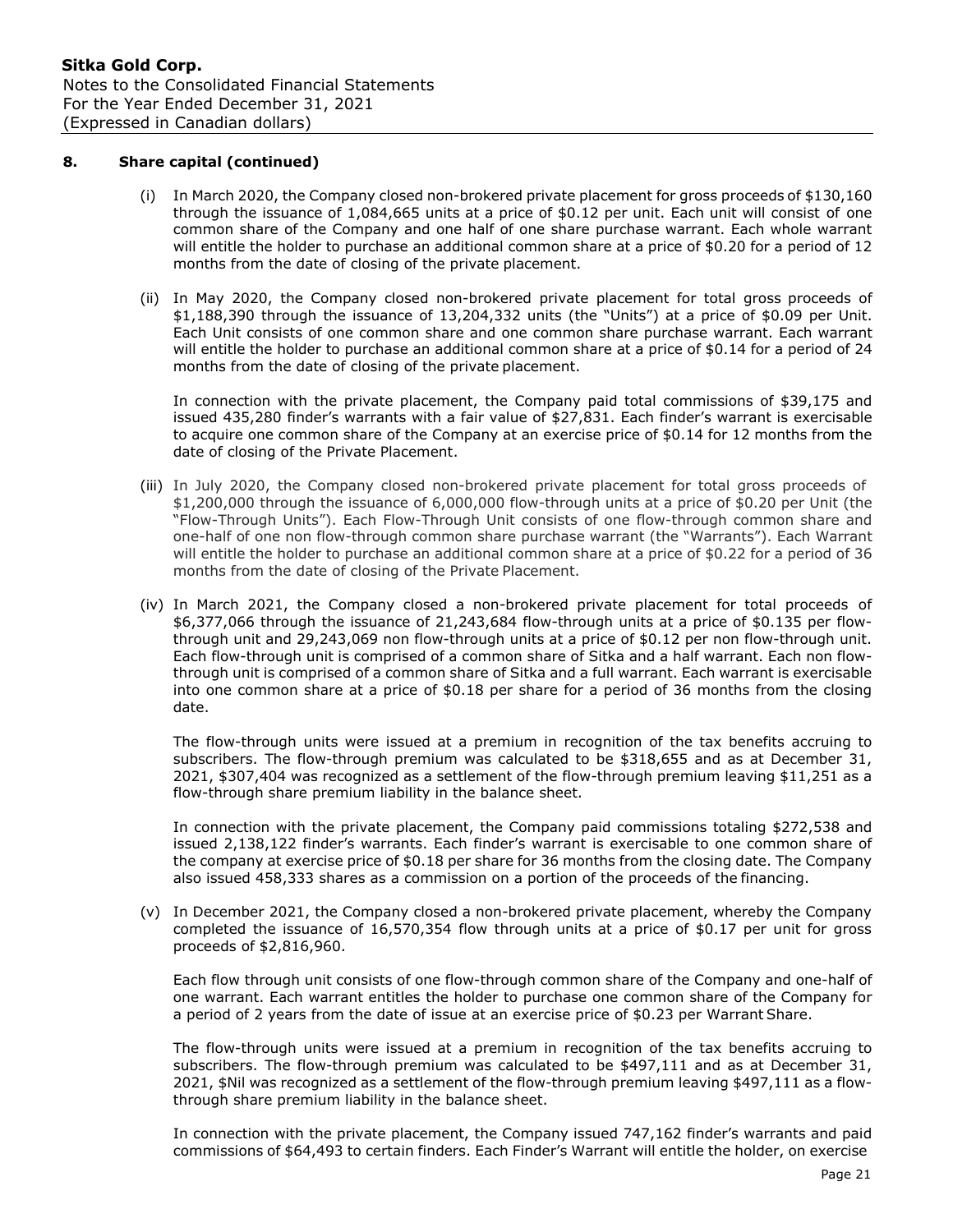## **8. Share capital (continued)**

thereof, to acquire one additional common share of the Company at a price of \$0.23 per share for a period of 2 years from the date of issuance.

Canaccord Genuity Corp. acted as financial advisor to the Company in connection with the private placement. In consideration for such services, the Company issued 108,696 common shares at an issue price of \$0.23 per common share.

#### *(c) Share purchase warrants*

At December 31, 2021, the Company had warrants outstanding and exercisable as follows:

|                            | Number of Warrants | Weighted Average  |
|----------------------------|--------------------|-------------------|
|                            |                    | Exercise Price \$ |
| Balance, December 31, 2019 | 16,744,199         | 0.21              |
| Expired                    | (7, 189, 255)      | 0.15              |
| Exercised                  | (4,278,745)        | 0.19              |
| Granted (b(i))             | 542,333            | 0.20              |
| Granted (b(ii))            | 13,639,612         | 0.14              |
| Granted (b(iii))           | 3,000,000          | 0.22              |
| Balance, December 31, 2020 | 22,458,144         | 0.16              |
| Expired                    | (2,518,333)        | 0.18              |
| Exercised                  | (857, 500)         | 0.15              |
| Granted $(b(iv))$          | 39,864,910         | 0.18              |
| Granted (b(iv))            | 2,138,122          | 0.18              |
| Granted $(b(v))$           | 8,285,177          | 0.23              |
| Granted $(b(v))$           | 747,162            | 0.23              |
| Balance, December 31, 2021 | 70,117,682         | 0.18              |

The weighted average life of the warrants outstanding at December 31, 2021 is 1.92 years.

## *(d) Stock options*

The Company has a stock option plan whereby options to purchase common shares are granted by the board of directors to directors, officers, employees and consultants to the Company. Under the terms of the plan, the Company has reserved a number of common shares for options up to 10% of the issued and outstanding common shares. Options granted under this plan are nontransferable; expire no later than the tenth anniversary of the date the option is granted and must comply with the requirements of the regulatory authorities.

A summary of outstanding stock options at December 31, 2021 is as follows:

| Number of stock options |                      |                   |
|-------------------------|----------------------|-------------------|
| exercisable             | Exercise price $(*)$ | Expiry date       |
| 1,000,000               | 0.25                 | May 15, 2022      |
| 200,000                 | 0.25                 | March 5, 2023     |
| 750,000                 | 0.12                 | June 15, 2024     |
| 125,000                 | 0.12                 | October 17, 2022  |
| 2,000,000               | 0.14                 | May 27, 2025      |
| 500,000                 | 0.17                 | June 10, 2025     |
| 100,000                 | 0.18                 | October 28, 2022  |
| 50,000                  | 0.18                 | November 18, 2025 |
| 4,500,000               | 0.19                 | April 6, 2026     |
| 9,225,000               |                      |                   |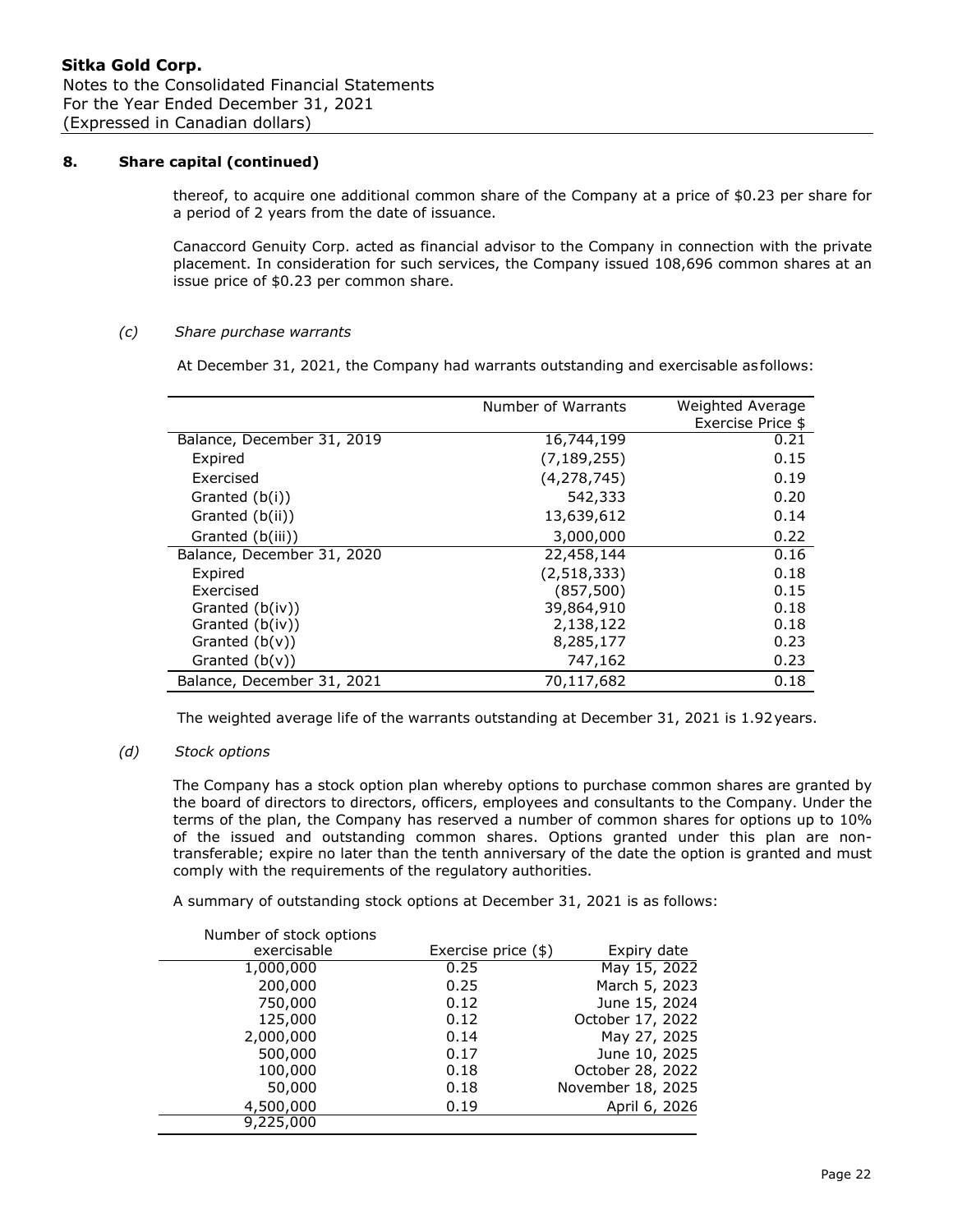## **8. Share capital (continued)**

Stock option transactions are summarized as follows:

|                            | Number of stock<br>options | Weighted<br>average | Weighted<br>average |
|----------------------------|----------------------------|---------------------|---------------------|
|                            |                            | exercise price      | remaining life      |
|                            |                            | \$                  | (years)             |
| Balance, December 31, 2019 | 2,200,000                  | 0.19                | 3.07                |
| Granted (i)                | 2,000,000                  | 0.14                |                     |
| Granted (ii)               | 500,000                    | 0.17                |                     |
| Granted (iii)              | 300,000                    | 0.18                |                     |
| Granted (iv)               | 50,000                     | 0.18                |                     |
| Exercised                  | (125,000)                  | 0.12                |                     |
| Balance, December 31, 2020 | 4,925,000                  | 0.17                | 3.73                |
|                            |                            |                     |                     |
| Granted (v)                | 4,500,000                  | 0.19                |                     |
| Exercised                  | (200,000)                  | 0.18                |                     |
| Balance, December 31, 2021 | 9,225,000                  | 0.19                | 3.31                |

- (i) On May 27, 2020, the Company granted an aggregate of 2,000,000 stock options to officers, directors and consultants of the Company. The Options are exercisable at \$0.14 per share for a period of 5 years from the date of grant. The total fair value was estimated to be \$259,530 using the Black-Scholes Option Pricing Model assuming an expected life of 5 years, expected dividend yield of 0%, a risk-free interest rate of 0.29% and an expected volatility of 160%.
- (ii) On June 10, 2020, the Company granted 500,000 stock options to a consultant of the Company. The options are exercisable at \$0.17 per share for a period of 5 years. The total fair value was estimated to be \$78,311 using the Black-Scholes Option Pricing Model assuming an expected life of 5 years, expected dividend yield of 0%, a risk-free interest rate of 0.26% and an expected volatility of 157%.
- (iii) On October 28, 2020, the Company granted 300,000 stock options to a consultant of the Company. The options are exercisable at \$0.18 per share for a period of 2 years. The total fair value was estimated to be \$34,319 using the Black-Scholes Option Pricing Model assuming an expected life of 2 years, expected dividend yield of 0%, a risk-free interest rate of 0.26% and an expected volatility of 141%.
- (iv) On November 18, 2020, the Company granted 50,000 stock options to a consultant of the Company. The options are exercisable at \$0.18 per share for a period of 5 years. The total fair value was estimated to be \$8,965 using the Black-Scholes Option Pricing Model assuming an expected life of 5 years, expected dividend yield of 0%, a risk-free interest rate of 0.26% and an expected volatility of 112%.
- (v) In April 2021, the Company granted an aggregate of 4,500,000 incentive stock options to officers, directors and consultants of the Company. The stock options are exercisable at \$0.19 per share for a period of five years from the date of grant and are subject to the policies of the Canadian Securities Exchange. The total fair value was estimated to be \$770,216 using the Black-Scholes Option Pricing Model assuming an expected life of 5 years, expected dividend yield of 0%, a risk- free interest rate of 0.26% and an expected volatility of 137%.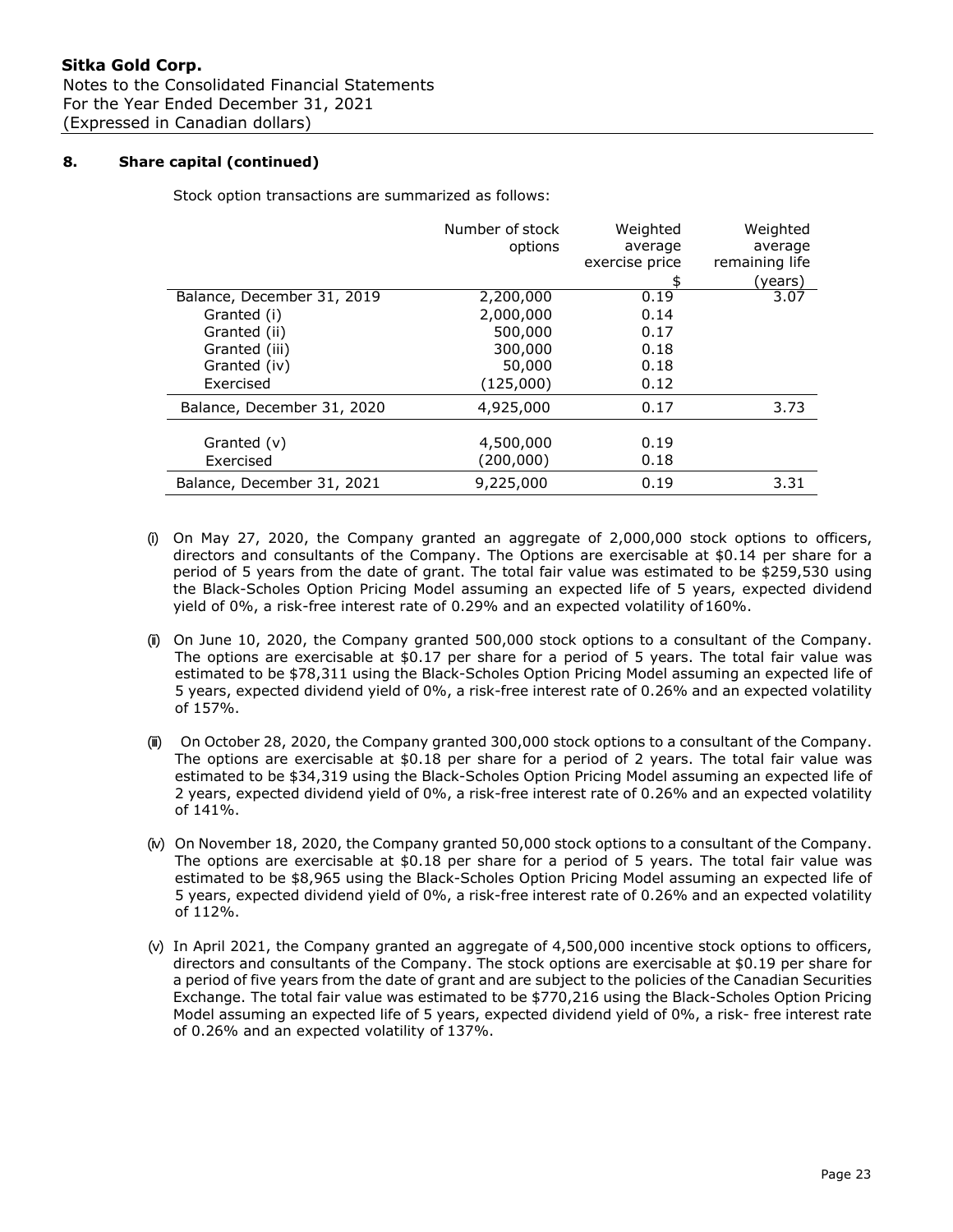## **9. Related party transactions**

The Company had the following transaction involving key management during the year ended December 31, 2021:

- (a) An officer of the Company provided geological services of \$155,000 (2020- \$48,000) and management services of \$25,000 (2020 - nil) to the Company.
- (b) A director of the Company provided geological services of \$45,900 (2020- \$18,713) and management services of \$11,175 (2020 - nil) to the Company.
- (c) An officer of the Company provided geological services of \$73,078 (2020- \$42,799) to the Company.
- (d) A company controlled by a director of the Company provided general project management services to Sitka Gold Corp in relation to exploration programs that were completed. Fees incurred during the year were \$1,073,206 (2020- \$732,044). The fees included the payments to various consultants to provide geological services, to contractors to provide analytical and helicopter services, and the costs for project and camp-related labour, travel and equipment expenditures.
- (e) A director of the Company provided consulting services of \$26,500 (2020 nil) to the Company.
- (f) A director of the Company provided consulting services of \$6,000 (2020 nil) to the Company.
- (g) During the year, 150,000 shares (2020–150,000 shares) were issued and a payment of \$30,000 (2020 - \$15,000) was made to a company controlled by the director of the Company pursuant to the RC Gold Property agreement (4(f)).
- (h) During the year, 500,000 shares (2020-500,000 shares) were issued and a payment of \$200,000 (2020 –\$150,000) was made to a company controlled by the officer of the Company pursuant to the Burro Creek Property agreement (4(d)).
- (i) During the year, 100,000 shares (2020 100,000) were issued and a payment of \$20,000 (2020 \$15,000) was made to a company controlled by the officer of the Company pursuant to the OGI Property agreement (4(e)).
- (h) During the year ended December 31, 2021, the Company recorded \$547,709 (2020- \$210,413) in share-based payments to the directors and officers of the Company.
- (j) A payment of \$12,500 (2020 \$14,000) was made to a company controlled by the officer of the Company pursuant to the Alpha Property agreement (4(c)).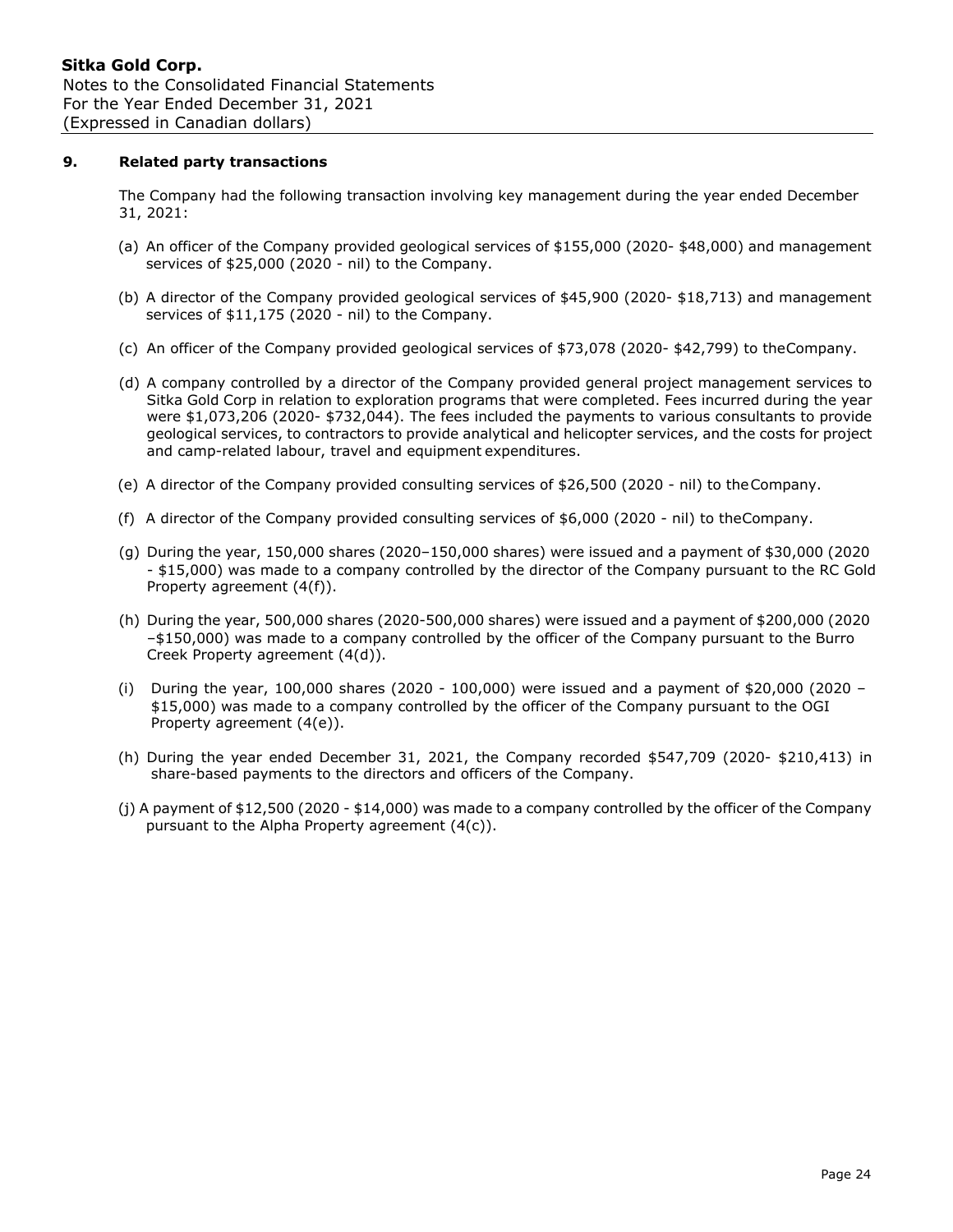## **9. Related party transactions (continued)**

Due to (from) related parties consists of the following:

|                                                                 | December 31, 2021 December 31, 2020 |          |
|-----------------------------------------------------------------|-------------------------------------|----------|
| Due to an officer of the Company                                | \$82,631                            | \$28,905 |
| Due to an officer of the Company                                | 7,036                               |          |
| Due to a director of the Company                                | 4,338                               |          |
| Due to a director of the Company                                |                                     | 569      |
| Due to a director of the Company                                | 5,000                               |          |
| Due to a company controlled by the                              |                                     |          |
| director of the Company                                         | 466,057                             | 424,044  |
|                                                                 | 565,062                             | 453,518  |
| Due from a director of the Company                              | (8,708)                             | (8,708)  |
| Due from a company controlled by the<br>director of the Company | (105,000)                           |          |
|                                                                 | (113,708)                           | (8,708)  |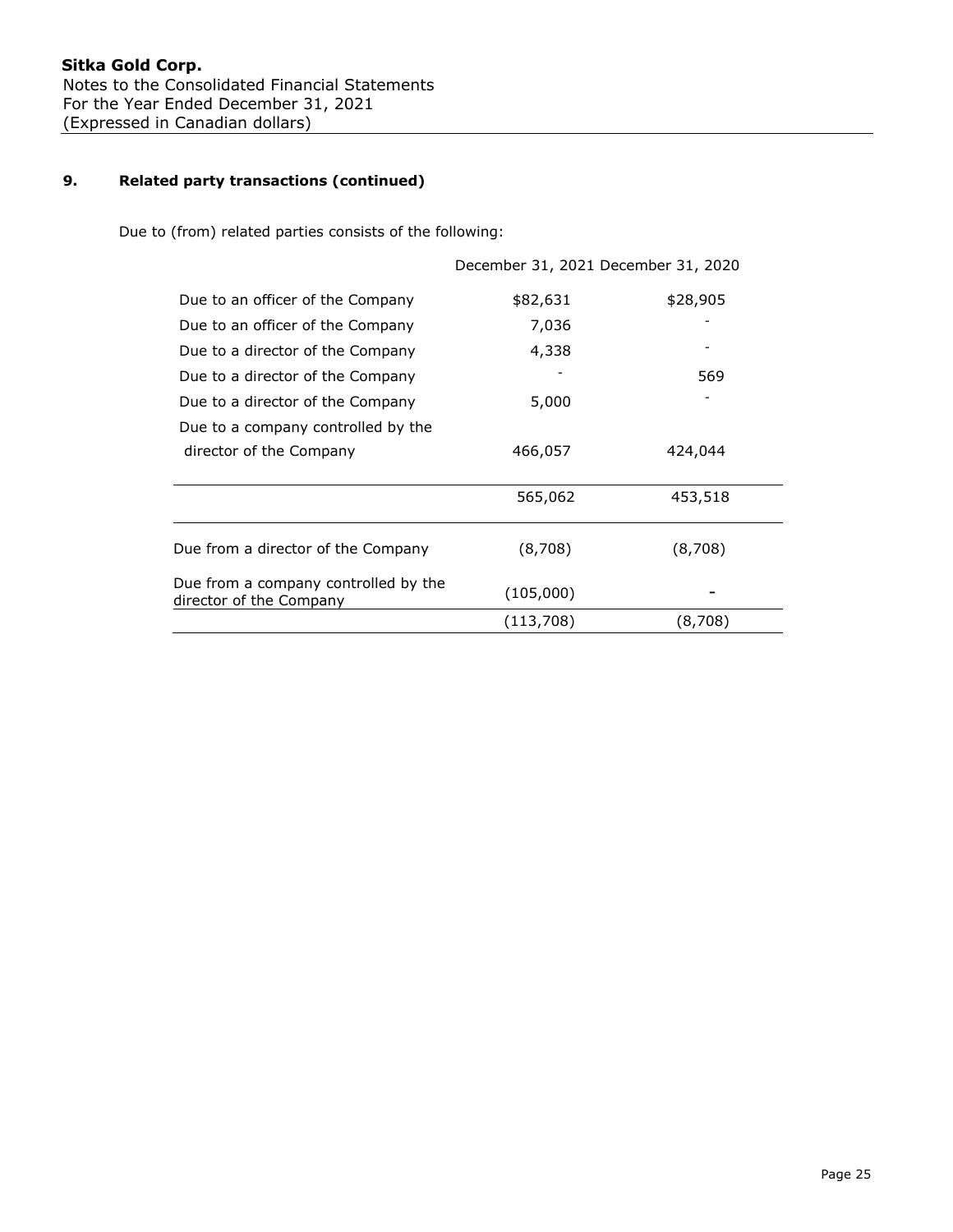#### **10. Financial instruments**

The Company is exposed in varying degrees to a variety of financial instrument related risks by virtue of its activities. The overall financial risk management program focuses on preservation of capital, and protecting current and future Company assets and cash flows by reducing exposure to risks posed by the uncertainties and volatilities of financial markets.

The types of risk exposure and the way in which such exposures are managed are as follows:

*Credit Risk* - The Company's credit risk is primarily attributable to its liquid financial assets. The Company's primary exposure to credit risk is on its cash. Cash are held with the same financial institution giving rise to a concentration of credit risk. This risk is managed by using a major Canadian bank that is a high credit quality financial institution.

*Liquidity Risk –* Liquidity risk arises through the excess of financial obligations over available financial assets due at any point in time. The Company's objective in managing liquidity risk is to maintain sufficient readily available reserves in order to meet its liquidity requirements. Historically, the Company's sole source of funding has been the issuance of equity securities for cash, primarily through private placements. The Company's access to financing is always uncertain. There can be no assurance of continued access to significant equity funding. All of the Company's financial liabilities are due within a year.

*Interest rate risk* – Interest rate risk refers to the risk that fair values of future cash flows of a financial instrument will fluctuate due to changes in market interest rates. The Company is exposed to interest rate risk as cash earns interest income at variable rates. The fair value of cash is minimally affected by changes in short term interest rates.

*Foreign currency risk -* Foreign currency risk is the risk that the fair values of future cash flows of a financial instrument will fluctuate because they are denominated in currencies that differ from the respective functional currency. The Company is exposed to foreign currency risk to the extent that certain monetary financial instruments and other assets are denominated in United States dollars. The Company has not entered into any foreign currency contracts to mitigate this risk, as it believes this risk is minimized by the minimal amount of cash held in United States funds.

*Commodity price risk –* The value of the Company's mineral resource properties is related to the price of various commodities and the outlook for them. Commodity prices have historically fluctuated widely and are affected by numerous factors outside of the Company's control, including, but not limited to, industrial retail demand, central bank lending, forward sales by producers and speculators, level of worldwide production and short-term changes in supply and demand.

*Fair Value -* The Company has various financial instruments comprised of cash, receivables, and accounts payable and accrued liabilities.

The carrying amounts of the Company's financial instruments approximate their fair due to their short period of time until maturity.

#### **11. Capital Management**

Management's objective is to manage its capital to ensure that there are adequate capital resources to safeguard the Company's ability to continue as a going concern through the optimization of its capital structure. The capital structure consists of share capital and working capital. In order to achieve this objective, management makes adjustments to it in light of changes in economic conditions and risk characteristics of the underlying assets. To maintain or adjust capital structure, management may invest its excess cash in interest bearing accounts of Canadian chartered banks and/or raise additional funds externally as needed. The Company is not subject to externally imposed capital requirements. The Company's management of capital did not change during the year ended December 31, 2021.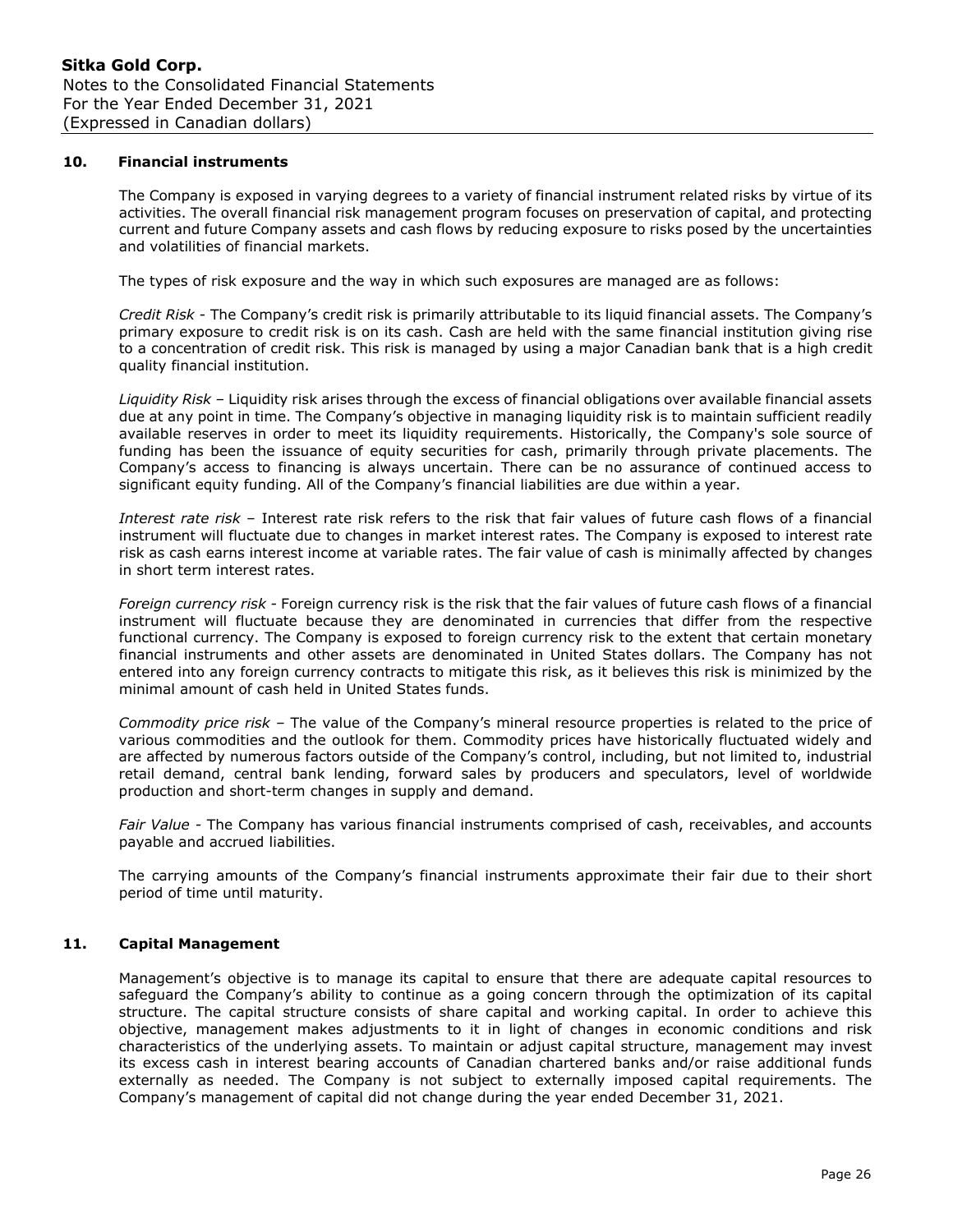## **12. Income Taxes**

A reconciliation of income taxes at statutory rates with the reported taxes is as follows:

|                                                                  | 2021                     | 2020                  |
|------------------------------------------------------------------|--------------------------|-----------------------|
|                                                                  |                          |                       |
| Earnings (loss) for the year                                     | (1.228.064)<br>\$        | \$(1,123,548)         |
|                                                                  |                          |                       |
| Expected income tax (recovery)                                   | (331, 577)               | (303,358)             |
| Non-deductible expenditures and non-taxable revenues             | 124,959                  | 102,904               |
| Impact of flow through shares                                    | 744,841                  |                       |
| Share issue costs                                                | (18,092)                 | (14, 468)             |
| Adjustment to prior years provision versus statutory tax returns | $\overline{\phantom{a}}$ | (3,374)               |
| Other<br>Change in unrecognized deferred assets                  | 745,809<br>(1,265,940)   | (710, 219)<br>928,516 |
| Total income tax expense (recovery)                              | \$                       |                       |

The significant components of the Company's deferred tax assets that have not been included on the consolidated statement of financial position are as follows:

|                                          | 2021          | 2020            |
|------------------------------------------|---------------|-----------------|
| <b>Deferred Tax Assets (liabilities)</b> |               |                 |
| Share issuance costs                     | \$<br>125,993 | (11, 167)<br>\$ |
| Non-capital losses                       | 983,354       | 523,318         |
| Exploration and evaluation assets        | (1, 163, 095) | 613,427         |
| Marketable securities                    |               | 86,615          |
|                                          | (53,749)      | \$1,212,191     |
| Unrecognized deferred tax assets         | 53,749        | (1, 212, 191)   |
| Net deferred tax assets                  |               |                 |